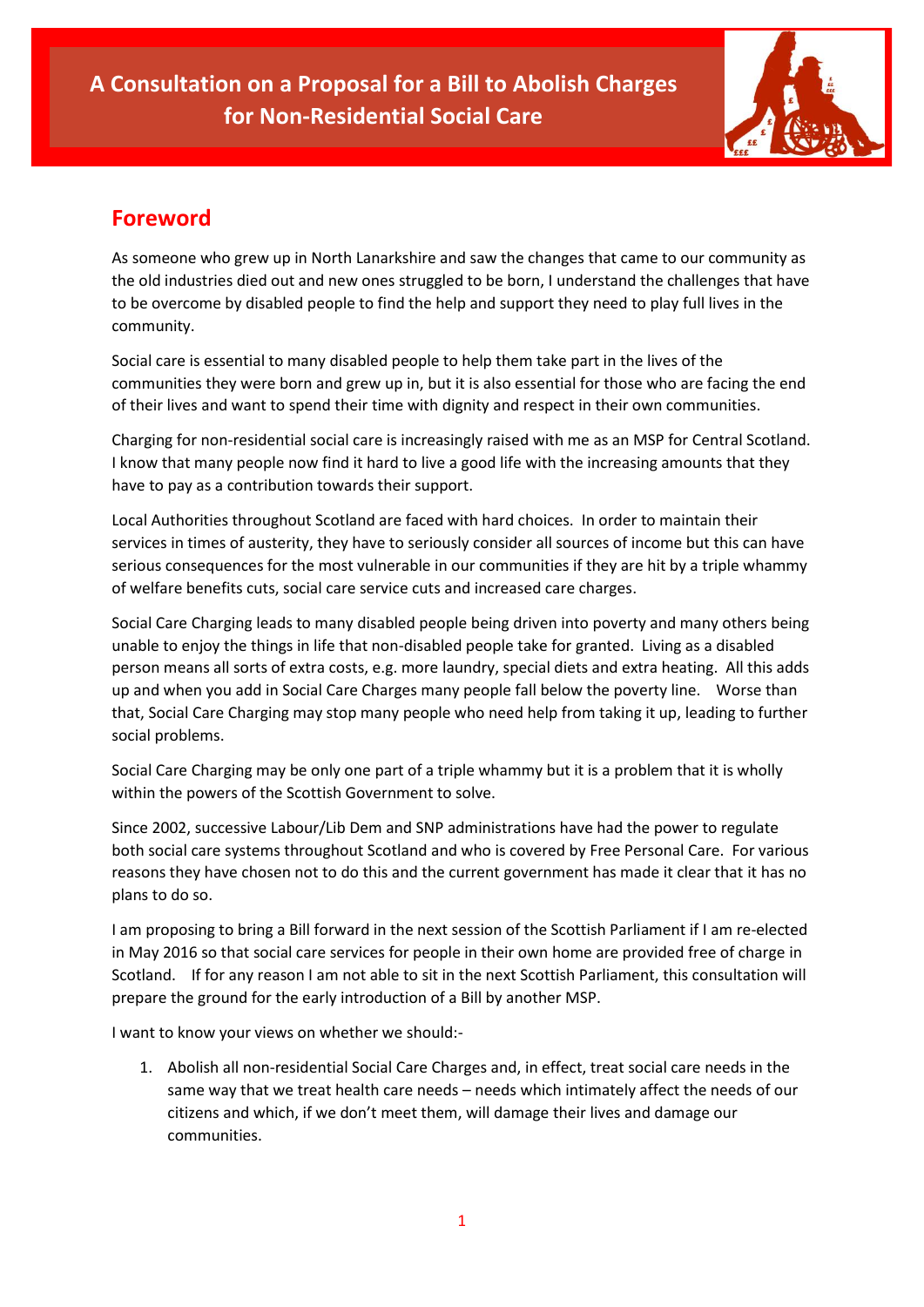

2. Treat all social care services the same when abolishing Social Care Charges – some services, like Meals On Wheels, are "replacement" services for something everyone has to do anyway. Many people arrange community alternatives from supermarkets or private suppliers and this may be something that is not included in a future bill.

These are important issues that may affect us all. One in five people in Scotland has a disability. The number of people living into their 80s and 90s are increasing. Finding an answer to the question of how our society manages their support and helps to keep as many people as possible being fully active and a functioning part of our community is essential.

I hope you will be able to take part in this consultation and I look forward to reading your responses in due course.

Yours Sincerely

Siobhan McMahon MSP

# **1. My Proposal**

I want to introduce a bill to ensure that social care services provided to people in their own home are free of charge.

This consultation is primarily to find your views on this, and whether or not you agree that this would be a good step to take.

However social care and Social Care Charging are full of many areas that are not clearly delineated and I want to get your views on some of the most important of these. I need to do this so that if legislation is introduced it is properly drafted in line with service users' views.

As an alternative to primary legislation, existing regulations could be amended to deal with some of the concern over Social Care Charging.

These regulations give the Scottish Government the power to vary the care charging system across Scotland to achieve greater consistency. There are currently a number of inconsistencies and variances in how Social Care Charging is applied from area to area and across age groups. I would like your views on whether action should be taken to amend this situation.

Additionally some social care services are subject to a means test while others are charged on a flat rated basis. I am seeking your views on this different approach to charging for social care services and whether all such services should be included within the scope of the proposed Bill.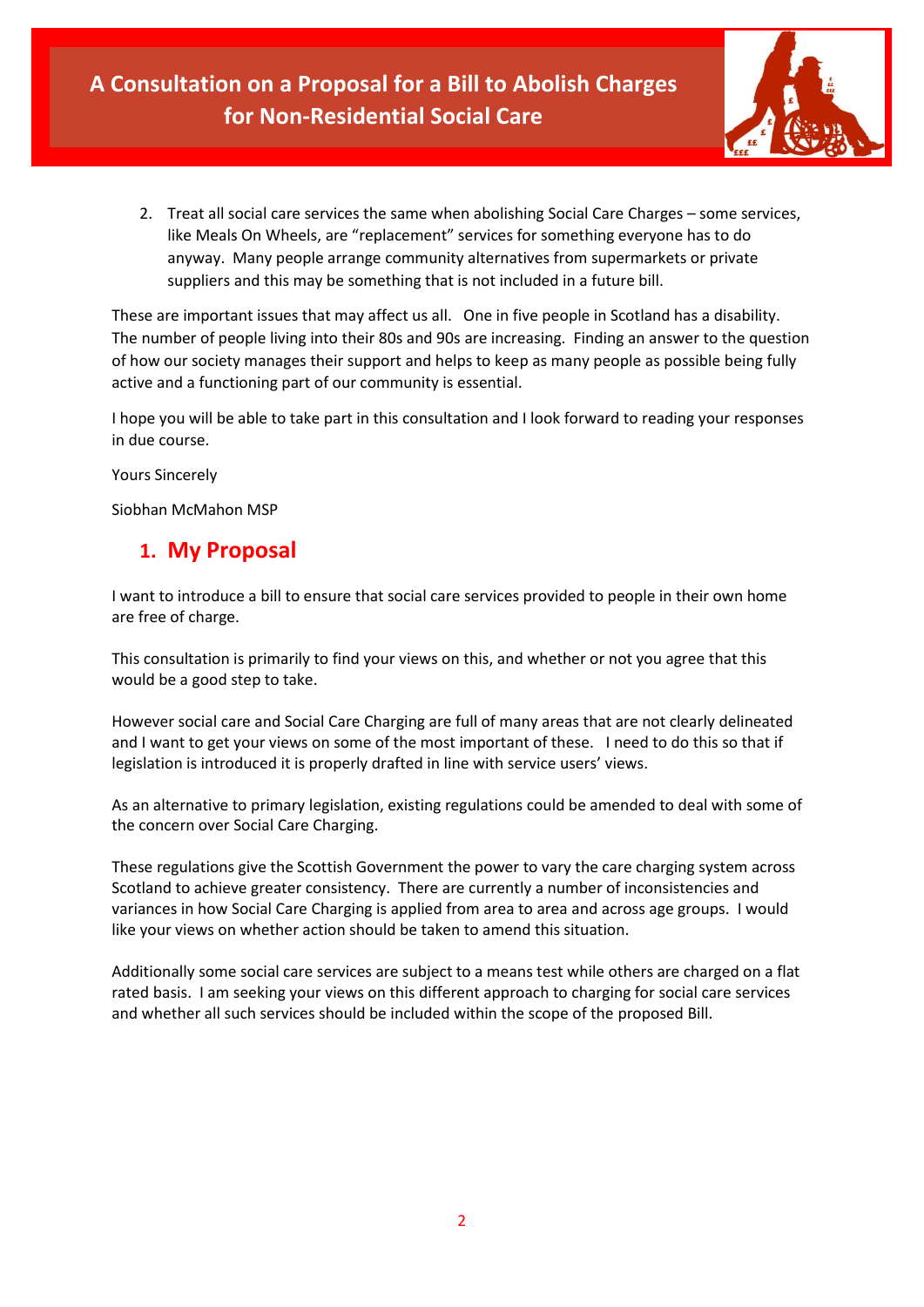

# **2. EASY READ GUIDE TO THIS CONSULTATION**



Care and support helps people who cannot manage by themselves with everyday tasks. This means that they can live good lives like anyone else without a disability.



If you need care, your local council will meet you to talk about what sort of care you need.



If your local council decides you should get support they will work out how much it would cost them to give you the care and support you need.



Some people pay for all of their care out of their own money.



Most people will get some of their care paid for by the local council but will have to pay for some of that care themselves out of their own income including benefits.

Each local council will charge everyone a single price for some services like Meals On Wheels.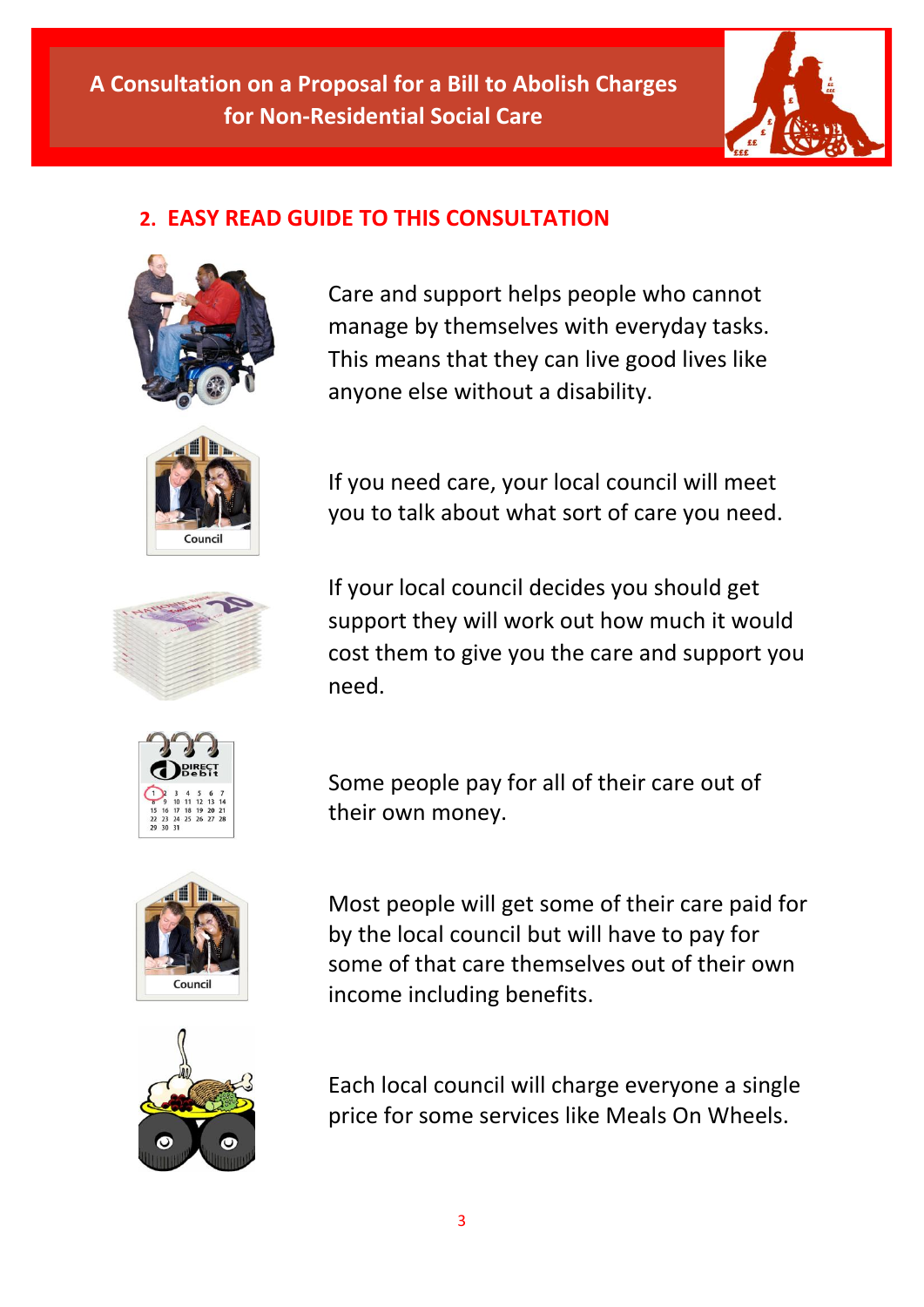



For services like Care At Home, your local council must work out how much money and savings you have.



People have told me that the way they pay for care and support, and the amount they pay, is unfair and confusing.



Social Care Charges can stop people asking for the help they need. This can make people's health worse.



The Scottish Government has said that it wants charging to be fairer but nothing much has changed.



I would like the Scottish Parliament to pass a new law so that everyone gets social care without having to pay.



I would like to know if you think this is a good idea. You can answer the questions and let me know.

Siobhan McMahon MSP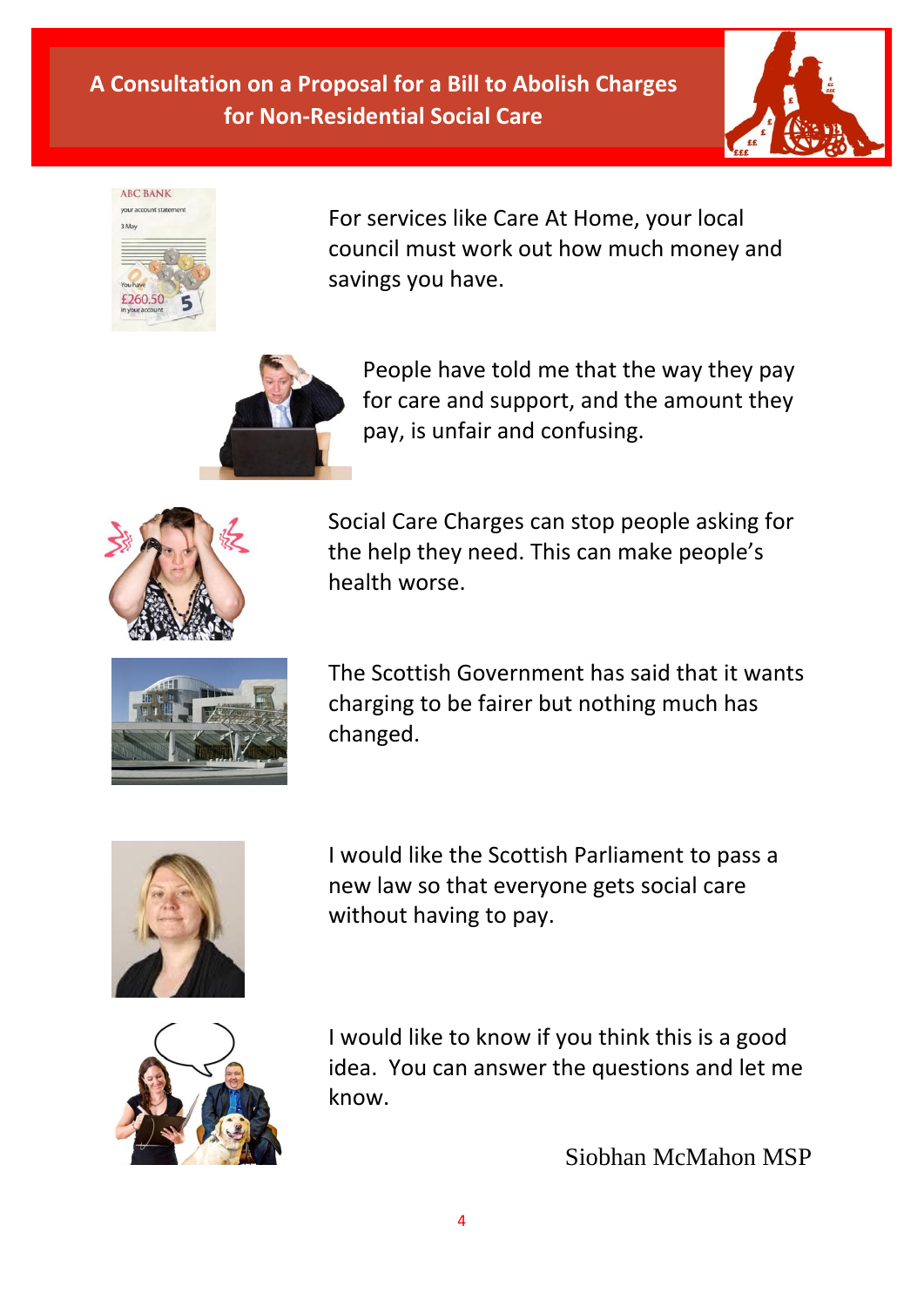

# **3. The Case For Abolishing Social Care Charges**

For those people who use it, social care is an example of the essential practical assistance and support needed to participate in society and lead an ordinary life. Without such support, disabled people and other social care users cannot enjoy their human rights on an equal basis to non-disabled people. As such, social care provides an essential infrastructure for the equality and human rights of disabled people and others who use social care and support.

All of the rights protected by the Equality Act, European Convention on Human Rights, the Human Rights Act and in subsequent human rights conventions, belong to disabled people as much as to everyone else.

Article 19 of the United Nations Convention on the Rights of Persons with Disability says that states signed up to it must ensure that disabled people have a right to live in the community, with the support they need, and are able to make choices like other people do.

A society which pursues a policy of charging those who are entitled to use non-residential care services does not do this. Instead, Social Care Charging uncompromisingly **demands** that they pay more than any non-disabled person to achieve the same basic human rights. In some instances, this can lead to a disabled individual deciding to forego much needed care and support, a decision which will entail significant risk of harm or further deterioration of an illness or condition.

For those who are obliged out of necessity to accept local authority Social Care Charges, this situation often leads to a stunted life of poverty with insufficient resources to pay for anything more than the bare essentials of life, i.e. heating and food, at the level of spending deemed permissible by the local authority.

The realities of life will dictate little opportunity to improve living conditions, participate in the social and civic life of their community or save for that rainy day. It will be hard to save for family events, such as a holiday or the wedding of a son or daughter, or for putting aside a deposit for a new home. Again, Social Care Charging in Scotland must be seen as representing a fundamental violation of a disabled individual's legitimate freedom to enjoy basic human rights.

Social care free at the point of need is as important as health and education free at the point of need is in achieving equalities and human rights.

Enabling disabled people to participate in the economic, social, cultural and civic life of the community not only allows them the freedom to exercise their human rights, it also benefits society as a whole.

Many disabled and older people already contribute to public services through general taxation. In 2014, 46% of working-age disabled people were in employment and many will already be paying national insurance and income  $\text{tax.}^1$  Most disabled and older people also make a contribution

**<sup>.</sup>**  $1$  [www.gov.uk/government/statistics/family-resources-survey-financial-year-201314,](http://www.gov.uk/government/statistics/family-resources-survey-financial-year-201314) Disability Data Table 4.1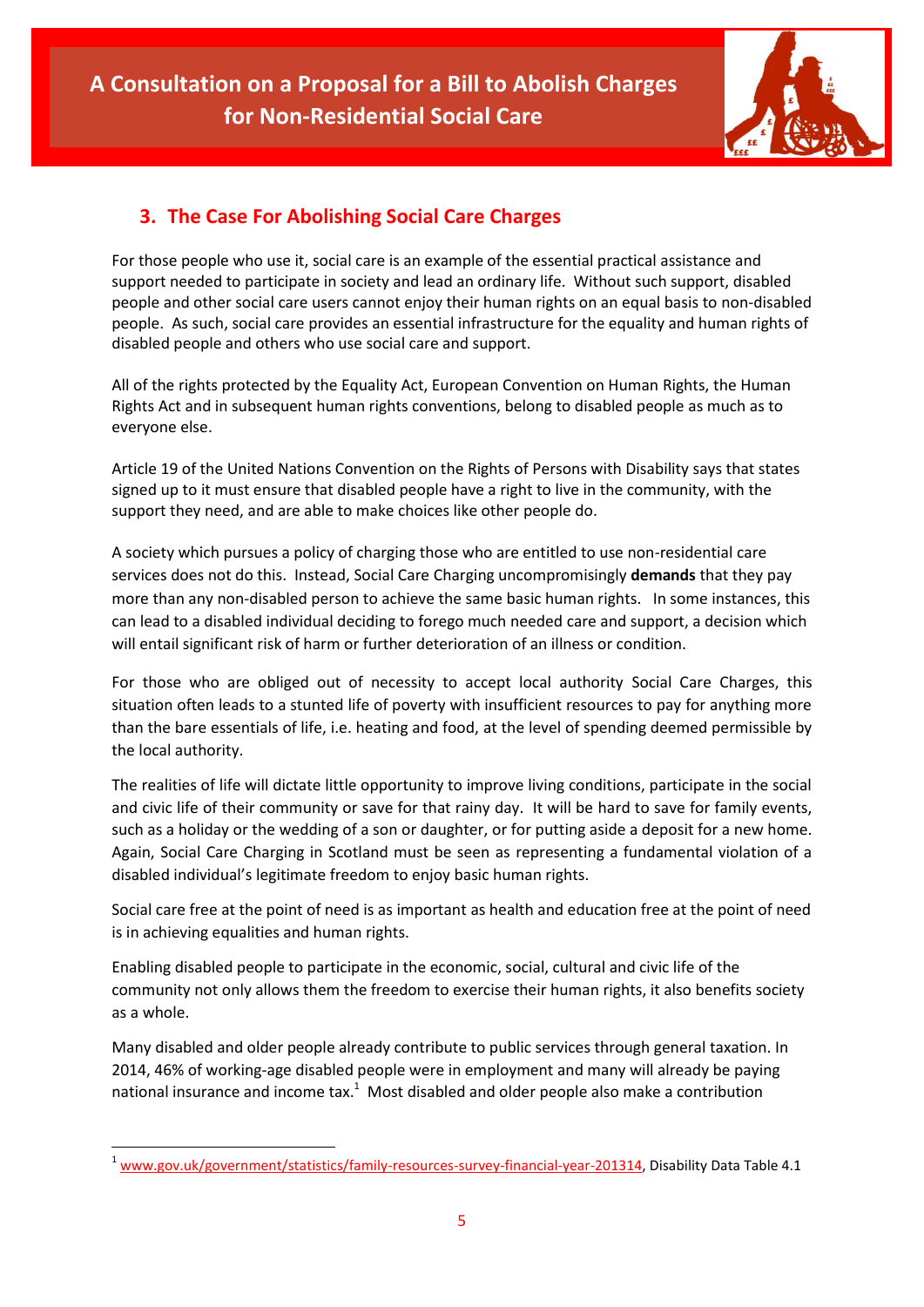

towards Council Tax, even taking into account any Council Tax Reduction allowance they may be awarded.

If additional funding is required to pay for social care and support in Scotland then it should be funded on the same basis as other basic social infrastructures such as health and education through the system of general taxation.

The current system of Social Care Charging remains largely unchanged 13 years after the introduction of Free Personal Care. Local Authorities have not delivered significant reform as they cooperate on the basis of consensus. Every reform proposed will bring winners and losers and councils which may lose out have been reluctant to support such changes without financial compensation.

Without such financial compensation a change in one part of the financial calculation leading to a loss of income for a council could be made up by simply increasing the charging income arising from another part. This would leave councils no worse off but, equally, the position of disabled people would not be changed.

This was implicitly recognised 13 years ago when the Scottish Government introduced Free Personal Care. They provided the money for local councils to implement the change but also took the power to make councils set a standard charging system for Scotland just in case there was a temptation to switch charging over to "non-personal care".

Ensuring a consistency of approach in Social Care Charging is one of the key issues in establishing "portability" of care within Scotland. Along with national eligibility criteria and legal duties to maintain existing support packages, consistent Social Care Charges have been seen as essential to allowing disabled people equal rights to free movement<sup>2</sup>.

The Scottish Government has never used its power to regulate charges. Yet local councils have been gradually increasing the income they get from charges by switching charges for over 65s to "nonpersonal care" (often flat rate charges such as community alarms or meal services) and also by increasing charges for all care services for under 65s.

Now is the time to complete the journey that Scotland began 13 years ago when it became the first part of the United Kingdom to provide a degree of security for all older people when they started to need care to live in their own homes. Let us make sure that this security is extended to everybody who needs social care to enjoy their basic human rights. That surely would be a fairer Scotland.

## **4. Background to Social Care Charges**

**.** 

Non-residential social care helps hundreds of thousands of people across Scotland live valued lives in the community. These services support both disabled people and people who have long term conditions as well as those who want to live the last few years or months of their lives within the homes and communities they have spent their lives in.

<sup>&</sup>lt;sup>2</sup> <http://www.inclusionscotland.org/index.php/publications/5-a-vision-for-an-inclusive-scotland>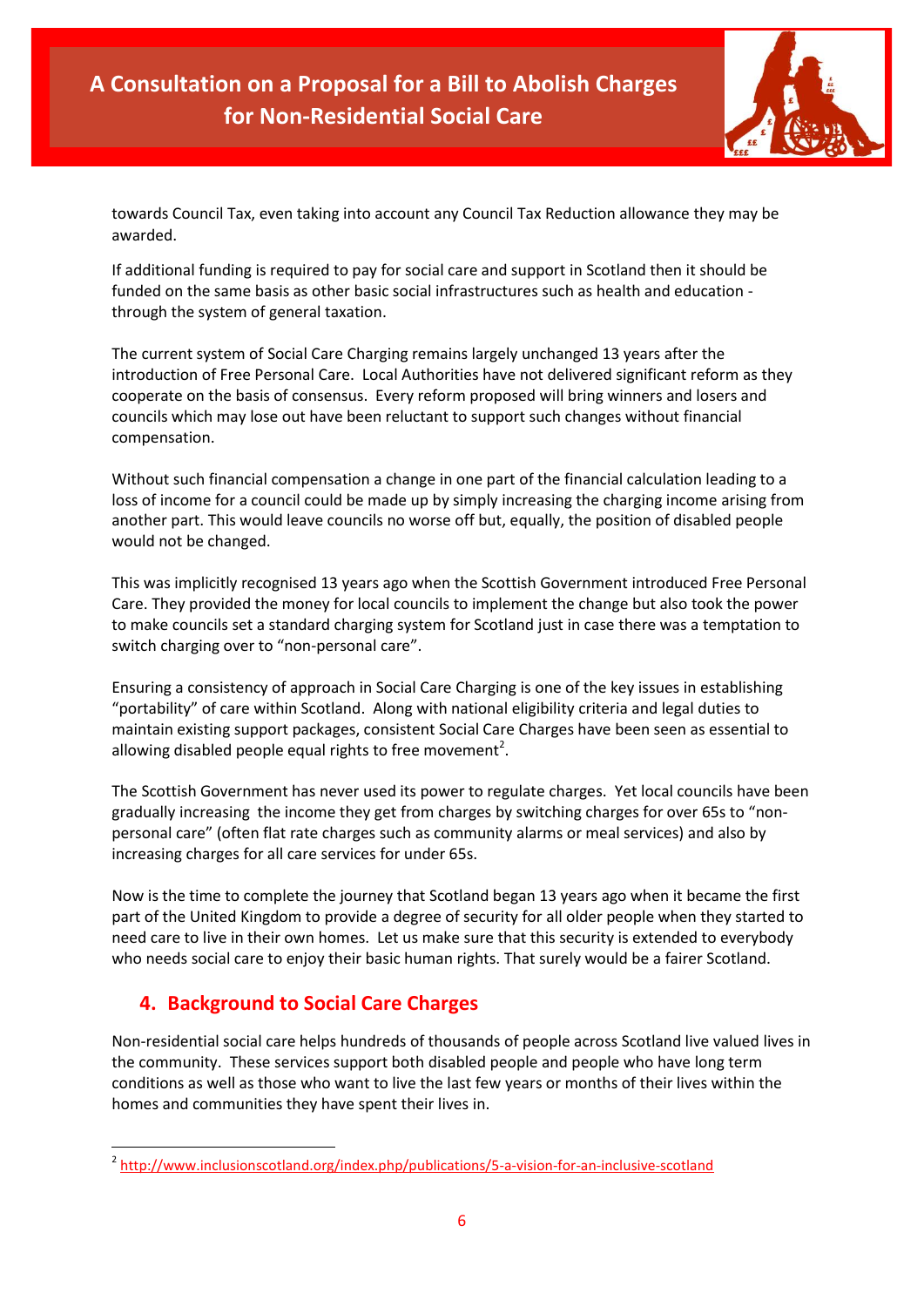

They are provided by local authority social work departments throughout Scotland following an assessment of need and an eligibility assessment based on local criteria. Mainly it is those who are judged as being at Critical or Substantial risk in their current living situation who are given social care support.

In some situations, the NHS is also responsible for meeting social care needs. This is usually when the need is mainly for healthcare rather than social care, however there are many grey areas here. Any social care support supplied by Health Authorities needs to be provided free of charge.

Local Authorities are empowered to charge for social care services under section 87 of the Social Work (Scotland) Act 1968, though they are not allowed to charge for services defined as being personal care, nursing care or personal support for people over the age of 65. Free Personal Care for those over 65 was introduced in 2002 through the Community Care and Health (Scotland) Act 2002 ("the 2002 Act").

There is no legal obligation placed upon councils to charge for social care services for anyone else but they are currently empowered by the 2002 Act to make decisions about whether or not to charge for these services, and, if they choose to, to develop and administer local charging policies. This does not mean a local authority must charge for services, only that it has the power to do so.

All 32 Local Authorities in Scotland have now chosen to exercise this power, charging people requiring social care under the age of 65 for a wide range of services and those over 65 for a much more restricted range of services. In turn this means that what is charged for, and by how much, varies across the country and by age.

Each council currently has a different range of services that they charge for and varying rates for each service. The current range of services that may be charged for include

- Individual Self Directed Support Budgets
- Care At Home Hours
- Housing Support Services
- Meals Services
- Sheltered Housing
- Very Sheltered Housing
- Residential Respite
- Day Services
- Night Services
- Shopping Services
- **•** Handyman Services
- Transport To and From Services
- Community Alarms
- Telecare.

In recent years Local Authorities have increased non-residential Social Care Charges regularly as part of council income. COSLA suggests that the annual rate of increase in care charge income may be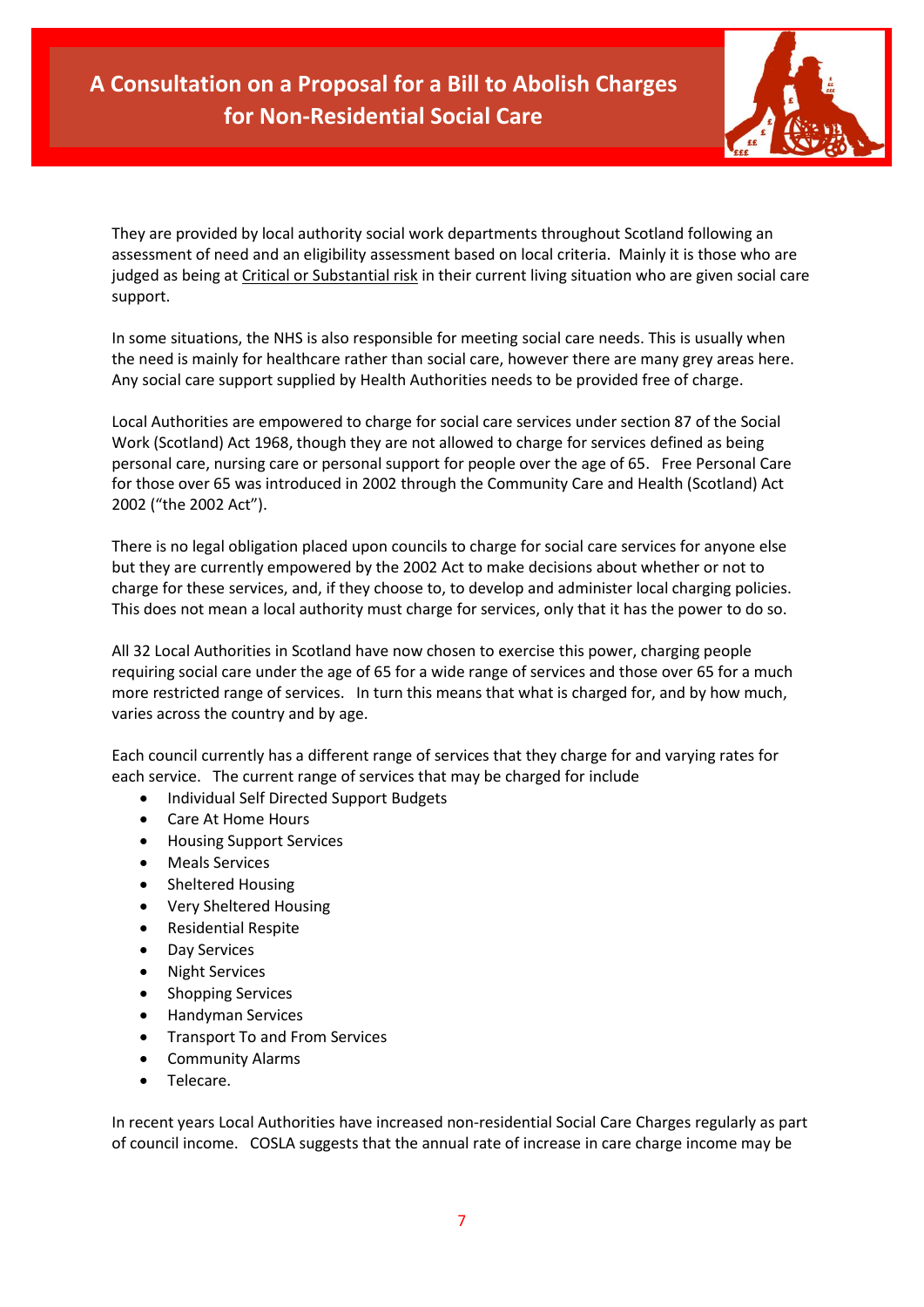

more than 10% per annum, which is far higher than inflation.<sup>3</sup> This puts an increasing burden on disabled and older people who have to pay these charges.

COSLA estimates that in 2012/13 adults aged 18-64 paid nearly £24.7 million for non-residential care services while older people paid £25.4 million.

# **5. Methods of Charging for Social Care Services**

There are two different ways that Local Authorities charge people for social care services. These are Means Tested Services and Flat Rated Services. Means Tested Services can result in significant variations in the amount people pay both within a local authority area and between areas but there is a basic affordability test. Flat Rated Services can mean that people are charged hugely disparate amounts for similar services depending on which Local Authority they live in and everyone has to pay this regardless of income.

### **a. Means Tested Services**

 $\overline{a}$ 

Payment for most services is subject to a Means Test which takes into account the income and savings a person has. There are four stages in the means test calculation of how much an individual has to pay.

- 1. Working out how much a service costs and how much should be charged.
- 2. Working out how much income and savings a person has
- 3. Working out what living expenses a person should be allowed
- 4. Working out how much of the balance should be taken by the council.

Understandably this is a complicated process which is carried out by social workers collecting a range of personal and financial details and then inputting them into appropriate computer software to calculate the payment figures. Few councils even attempt to meet a recommendation of the COSLA Guidance to make the calculation accessible and transparent. For example, no Easy Read information has ever been produced by councils on the operation of charging systems, despite the fact that people with learning disabilities pay two thirds of all charges levied on disabled people.

After 13 years of discussion about this problem, there remains a huge variation in charging for services.

One council charges £111 for a single day at a Local Authority day centre. Others charge less than £5 or nothing at all. The rate for a single hour of care at home varies from £8.86 in West Lothian up to £18.50 in Angus. $4$ 

<sup>&</sup>lt;sup>3</sup> [http://www.cosla.gov.uk/sites/default/files/documents/charging\\_guidance\\_2015\\_16.doc](http://www.cosla.gov.uk/sites/default/files/documents/charging_guidance_2015_16.doc)<sub>, p</sub>age 8

<sup>4</sup> <http://www.ldascotland.org/docs/Comparative%20Information%20on%20the%20Care%20Tax.pdf>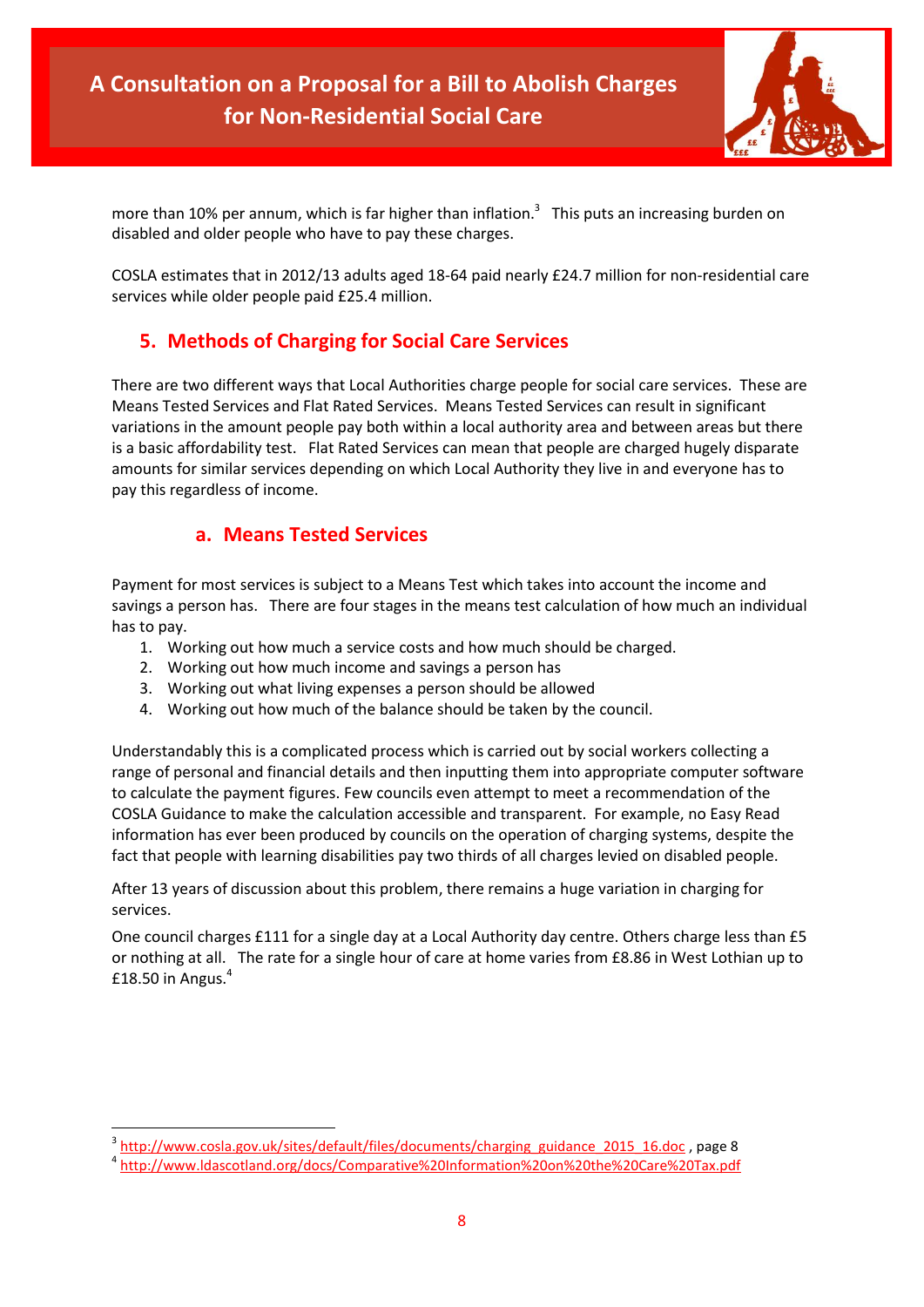

| Hourly chargeable rates for care at home in 2014 |               |                            |                         |                            |        |
|--------------------------------------------------|---------------|----------------------------|-------------------------|----------------------------|--------|
| <b>Aberdeen City</b>                             |               | £15.05 East Dunbartonshire | £14.00 Highland         | £15.45 Renfrewshire        | £14.24 |
| Aberdeenshire                                    |               | £14.60 East Lothian        | £11.50 Inverclyde       | £10.91 Scottish Borders    | £12.80 |
| <b>Angus</b>                                     |               | £18.50 East Renfrewshire   | £12.50 Midlothian       | £9.50 Shetland Islands     | £16.18 |
| <b>Argyll &amp; Bute</b>                         |               | £14.60 Edinburgh, City of  | £12.50 Moray            | £10.70 South Ayrshire      | £9.51  |
| <b>Clackmannanshire</b>                          |               | £11.00 Eilean Siar         | £16.00 North Ayrshire   | £11.00 South Lanarkshire   | £9.89  |
| Dumfries & Galloway                              |               | £15.76 Falkirk             | £9.00 North Lanarkshire | £15.50 Stirling            | £10.10 |
| <b>Dundee City</b>                               | $£13.63$ Fife |                            | £0.00 Orkney Islands    | £14.66 West Dunbartonshire | £14.70 |
| <b>East Ayrshire</b>                             |               | £11.55 Glasgow City        | £12.82 Perth & Kinross  | £11.47 West Lothian        | £8.86  |

Similar variations in treatment apply to the way income is treated. For example, some councils count Bereavement Allowance as income for care charging; other councils ignore this time limited benefit payable following the death of what was often the disabled person's primary carer.

The income disregards allowed by Local Authorities for living expenses vary considerably throughout Scotland with a disabled person under 65 being allowed between £123 and £177. This puts many disabled people at a disadvantage; even those at the higher end are still only being allowed the same amount any non-disabled person over 65 seeking care would be allowed.

Currently in England, councils are required to have systems in place for taking account of disability related expenditure – spending such as extra laundry costs, additional wear and tear on clothes, additional heating due to lack of mobility and special diets. This does not routinely happen in Scotland and those few councils that do so, only do so on a discretionary basis.

The final major form of variation is in the tax rate ("taper" is the term used by Local Authorities) that is applied on the balance of incomes. Disabled people are expected to pay the full cost of their service or a tapered amount of their spare income – whichever is the least. For most disabled people who need more than two or three hours of support a week, it is this taper that determines how much they actually pay. The current tapers applied by Scottish Local Authorities are shown in this table.<sup>5</sup> (Edinburgh uses a complicated tiered taper rate.)

| Tax (or Taper) Rates By Scottish Local Authority for adults under the age of 65 in 2014 |  |                         |               |                        |  |                         |     |
|-----------------------------------------------------------------------------------------|--|-------------------------|---------------|------------------------|--|-------------------------|-----|
| <b>Aberdeen City</b>                                                                    |  | 67% East Dunbartonshire |               | 50% Highland           |  | 50% Renfrewshire        | 85% |
| Aberdeenshire                                                                           |  | 100% East Lothian       |               | 45% Invercivde         |  | 25% Scottish Borders    | 24% |
| <b>Angus</b>                                                                            |  | 66% East Renfrewshire   |               | 60% Midlothian         |  | 70% Shetland Islands    | 70% |
| <b>Argyll &amp; Bute</b>                                                                |  | 75% Edinburgh, City of  | 20%/50% Moray |                        |  | 100% South Ayrshire     | 25% |
| <b>Clackmannanshire</b>                                                                 |  | 75% Eilean Siar         |               | 50% North Ayrshire     |  | 40% South Lanarkshire   | 50% |
| Dumfries & Galloway                                                                     |  | 55% Falkirk             |               | 100% North Lanarkshire |  | 38% Stirling            | 75% |
| <b>Dundee City</b>                                                                      |  | 65% Fife                |               | 50% Orkney Islands     |  | 15% West Dunbartonshire | 50% |
| <b>East Ayrshire</b>                                                                    |  | 60% Glasgow City        |               | 50% Perth & Kinross    |  | 100% West Lothian       | 65% |

The situation has not improved over the last 13 years. In fact more people are now being charged and paying more than ever before.

This group of services is clearly recognised by Local Authorities as being something they should provide on the basis of need as they fall clearly within a definition of social care. They only charge those who they assess as being able to pay.

**.** 

<sup>5</sup> <http://www.ldascotland.org/docs/Comparative%20Information%20on%20the%20Care%20Tax.pdf>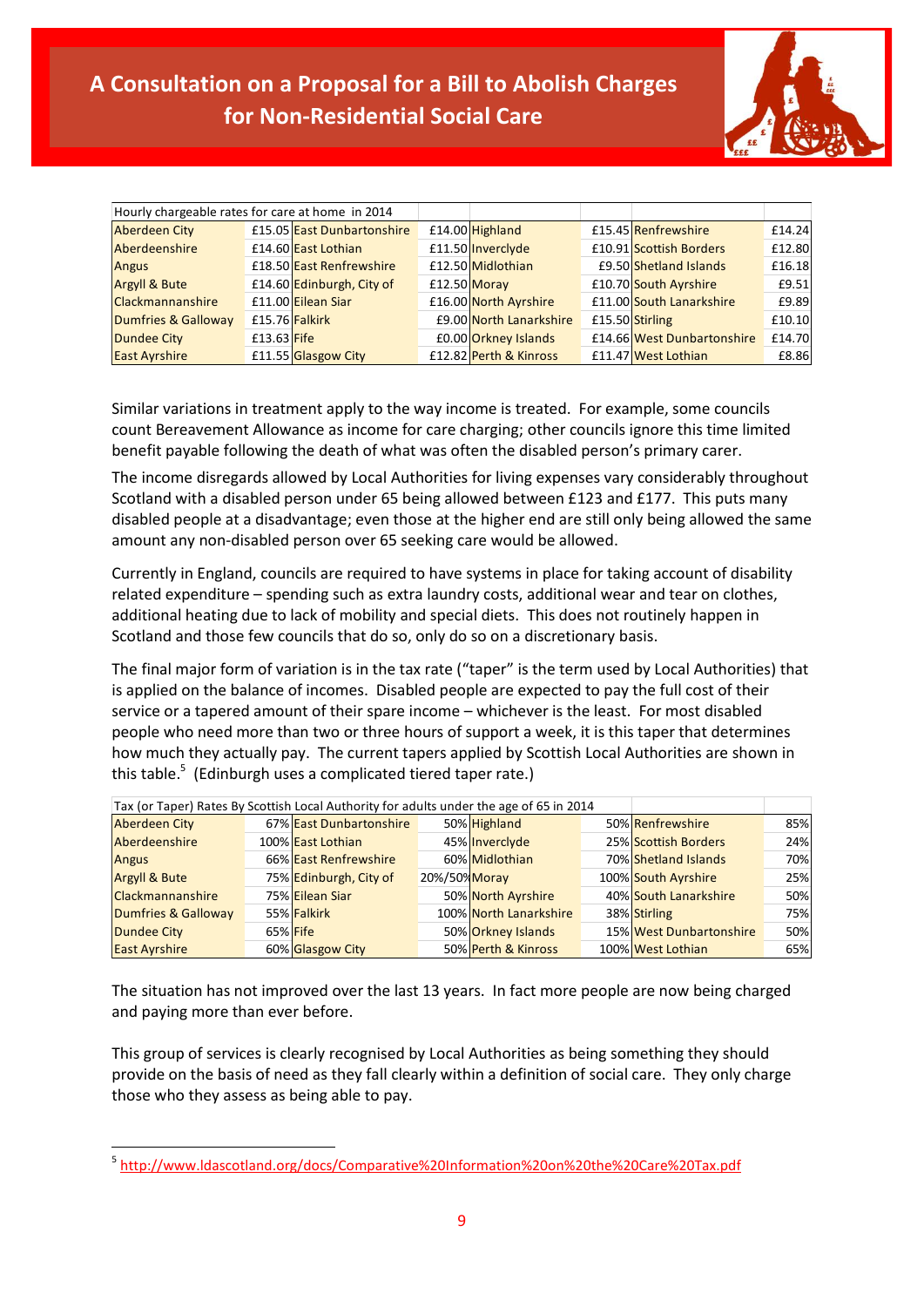

### **b. Flat Rated Services**

There is a second group of services that Local Authorities have decided to charge everyone that uses them a single price for regardless of the income that they have.

Services such as Telecare, Community Alarms and Meals Services are called "flat rated" services – that is everyone who uses this service has to pay a standard charge regardless of income. This approach is justified by an argument that these are replacement services for standard costs. For example, everyone has to have a meal so if you are getting a meal delivered you no longer have to buy ingredients and cook one for yourself. The argument is less clear for community alarms but these services often do not provide support directly, rather they are simply a contact point for people in need of support which then contacts next of kin or other emergency services. In such cases the community alarm service could be seen as a replacement for a local phone point or mobile phone.

The services seem moderately priced – community alarms are between £1 and £5 per week while meals at home average £3 each - but the number of people having to pay on a flat rated basis is quite large, meaning there is a significant overall contribution to Local Authorities from these services.

In 2013 there were 114,000 users of community alarms and telecare services. 6 86% of these users are over 65 and it is estimated that these users contribute a total of £15.3 million in charges for these services alone.<sup>7</sup>

In 2013 a much smaller number of people used meals services; 8,045<sup>8</sup>. Users of meals services take an average of 5 meals per week and pay different rates from £1.92 to £4.88 per meal. 93% of these users are over 65 and it is estimated that meals service users contribute a total of £5.3 million annually in charges for meal services alone<sup>9</sup>.

The argument made by Local Authorities to treat these two groups of services differently may have some merit and I am interested in your views as to whether any Bill should treat these the same or simply include the range of services that are currently means tested.

# **6. Scottish Government and Local Authority efforts to mitigate the impact of social care charges**

There is a widespread acknowledgement amongst councils that social care is important in supporting the human rights of disabled and older people; "COSLA recognises the well-established political and philosophical position which contends that the realisation of human rights depends on access to certain fundamental goods. For disabled people and frail older people, we would agree that access

<sup>&</sup>lt;sup>6</sup> Social Care Services, Statistical Release, 2014,<http://www.gov.scot/Publications/2014/11/1085/downloads> 7 <http://www.ldascotland.org/docs/Comparative%20Information%20on%20the%20Care%20Tax.pdf>

<sup>&</sup>lt;sup>8</sup> Social Care Services, Statistical Release, 2014,<http://www.gov.scot/Publications/2014/11/1085/downloads>

<sup>9</sup> <http://www.ldascotland.org/docs/Comparative%20Information%20on%20the%20Care%20Tax.pdf>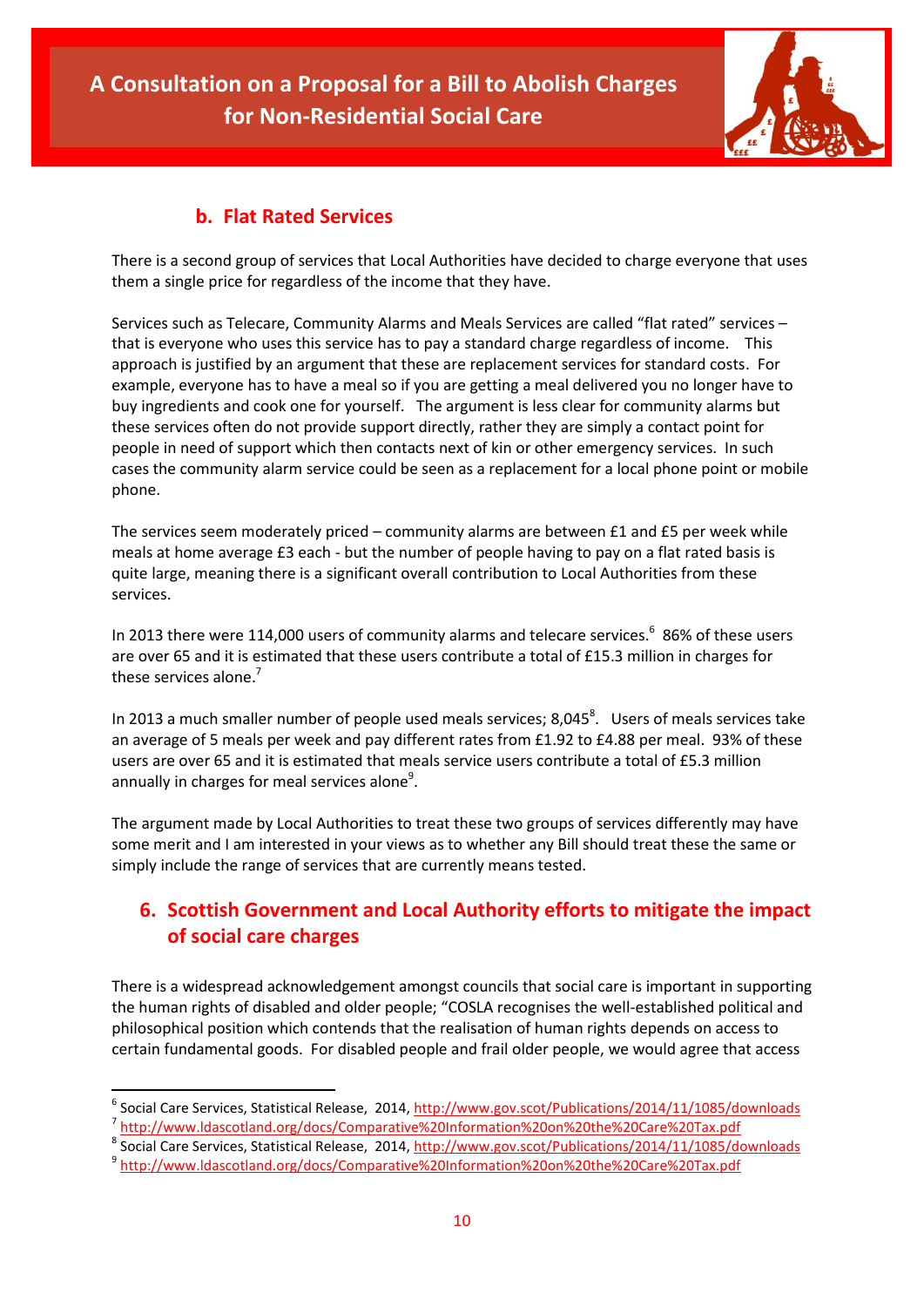

to care can be important to the realisation of their human rights." <sup>10</sup> Scottish Local Authorities have made a number of efforts to resolve any barriers or unfairness that arises from charges and these include:

### **a. National Guidance**

The Community Care and Health (Scotland) Act 2002 included a power for Ministers to introduce regulations on Social Care Charges, with the aim of achieving greater consistency across Scotland. It was agreed at this time that self-regulation through COSLA would be permitted if that would achieve the policy objective of greater consistency. This was on the understanding that COSLA's guidance on the matter would be the subject of regular review.

COSLA has produced national guidance annually to support Local Authorities in the setting of local rates for Social Care Charges. This Guidance has six over-arching objectives:

- 1. To assist Local Authorities in determining whether to charge for social care services, taking into consideration the full range of legal, financial and policy drivers;
- 2. To assist Local Authorities in developing a framework of charges for non-residential social care services that is fair, equitable, accessible and transparent;
- 3. To create an enabling environment for Local Authorities to work together to generate greater consistency across Scotland in the charges levied on people who use services;
- 4. To define financial decision making processes that ensure the personal, social and economic circumstances of individuals are given due regard in determining whether charges should apply;
- 5. To ensure that people who use services understand the reason for charging, and its contribution to supporting social care services, and are able to contribute to the development of charging policies at a national and local level; and
- 6. To ensure that Local Authorities have considered the contribution of social care to the human rights of supported people and the financial implications of charging on the supported person's quality of life, in terms of both their standard of living and their social and economic participation within the community.

However, such guidance remains simply advisory and Local Authorities remain able to choose which parts of the guidance they apply and which they don't. Annually each council makes its own interpretation of this guidance and submits it to councillors for ratification as part of the extended budget process.

### **b. National Working Group**

In 2011, a National Working Group was set up following concerns that the guidance had not achieved the desired best practice. Third sector and Disabled People's Organisations joined the group alongside COSLA, the Scottish Government and representatives from Local Authorities to help bring together concerns and achieve a greater degree of consistency and fairness.

 10 PE1533\_F\_COSLA\_07.01.15.pdf at <http://www.scottish.parliament.uk/GettingInvolved/Petitions/PE01533>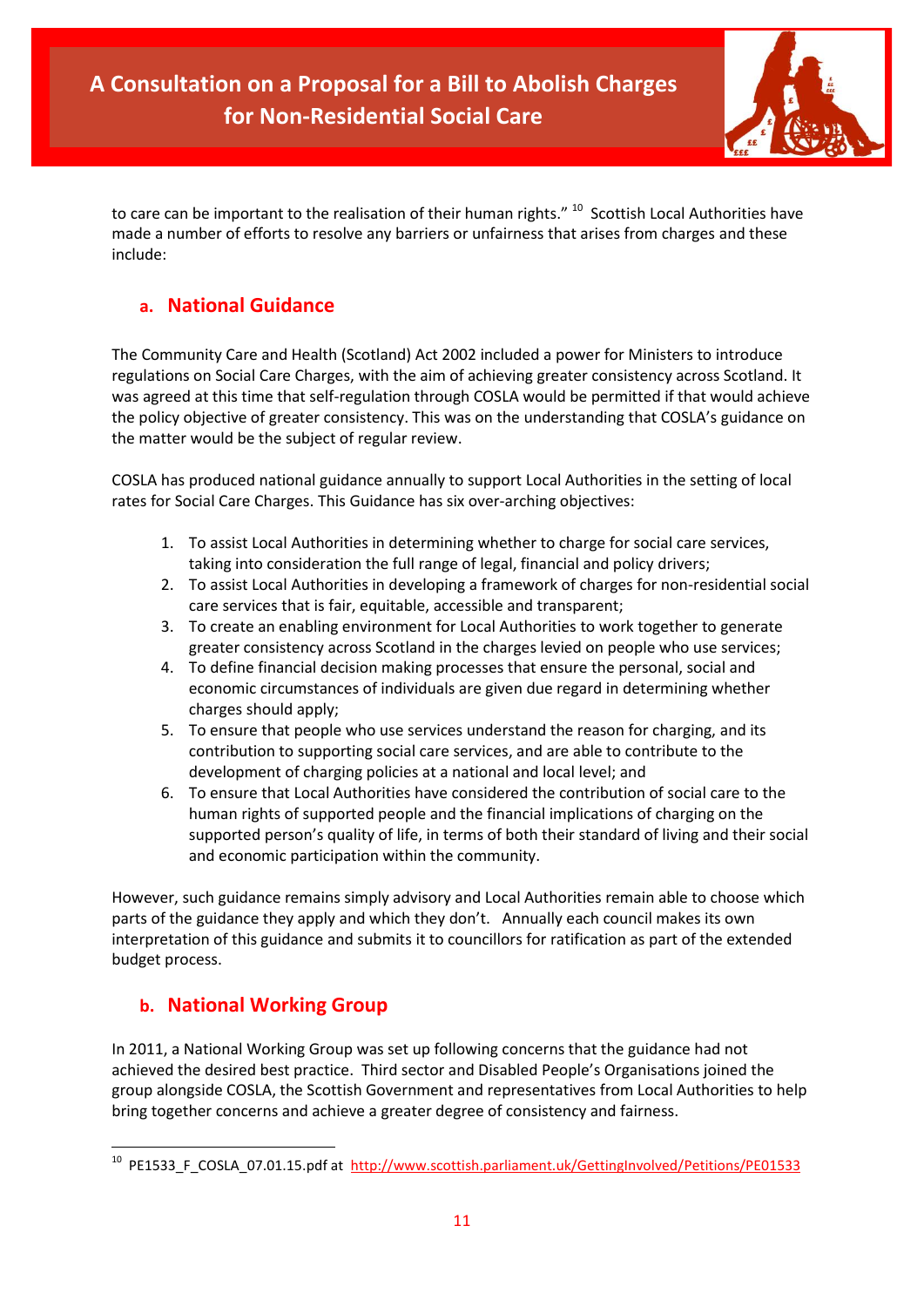

The national guidance is produced annually and ratified by COSLA's Leaders' Group which has representatives from member councils. COSLA works by developing "policies for local government which represent, as far as possible, consensus between [their] political groups."<sup>11</sup> A consensus approach helps to maintain an organisation with diverse views but it can also lead to slow progress in tackling issues which might lead to any particular council being worse off.

Some groups began to develop a view that it was COSLA's own structure and decision making process that led to the lack of substantive movement in the charging guidance. In 2014, a number of carers and Disabled People's Organisations walked out of the working group citing concerns that their proposals to change Social Care Charges were having no effect<sup>12</sup>.

# **c. Changes in Social Care Charging rates between 2002-2015**

The National Guidance and establishment of the National Working Group has not achieved its aims of greater charging consistency throughout Scotland. This can be seen clearly if we look at the way different social care services are charged for.

The following table shows the change in the levels of the taper applied by local councils to the "excess income" part of the charging calculation. It shows the levels of taper applying in 2002 and the levels applying in 2015 $^{13}$ . The amount of consistency achieved can be assessed by comparing the two figures, where available.<sup>14</sup>

| Change in Tax (or Taper) Rates By Scottish Local Authority for people under the age of 65 from 2002 to 2015 |      |          |                         |      |                   |                        |      |      |                         |      |      |
|-------------------------------------------------------------------------------------------------------------|------|----------|-------------------------|------|-------------------|------------------------|------|------|-------------------------|------|------|
|                                                                                                             | 2002 | 2015     |                         | 2002 | 2015              |                        | 2002 | 2015 |                         | 2002 | 2015 |
| <b>Aberdeen City</b>                                                                                        | 100% |          | 67% East Dunbartonshire | 50%  |                   | 50% Highland           | 50%  |      | 50% Renfrewshire        | 24%  | 85%  |
| Aberdeenshire                                                                                               | 100% |          | 100% East Lothian       | n/a  |                   | 45% Inverciyde         | n/a  |      | 25% Scottish Borders    | n/a  | 24%  |
| Angus                                                                                                       | 66%  |          | 66% East Renfrewshire   | n/a  |                   | 60% Midlothian         | n/a  |      | 70% Shetland Islands    | n/a  | 70%  |
| <b>Argyll &amp; Bute</b>                                                                                    | 50%  |          | 75% Edinburgh, City of  |      | n/a 20%/50% Moray |                        | n/a  |      | 100% South Ayrshire     | n/a  | 25%  |
| Clackmannanshire                                                                                            | n/a  |          | 75% Eilean Siar         | 50%  |                   | 50% North Ayrshire     | 50%  |      | 40% South Lanarkshire   | n/a  | 50%  |
| Dumfries & Galloway                                                                                         | 50%  |          | 55% Falkirk             | n/a  |                   | 100% North Lanarkshire | 25%  |      | 38% Stirling            | n/a  | 75%  |
| <b>Dundee City</b>                                                                                          | n/a  | 65% Fife |                         | n/a  |                   | 50% Orkney Islands     | 15%  |      | 15% West Dunbartonshire | n/a  | 50%  |
| <b>East Ayrshire</b>                                                                                        | 50%  |          | 60% Glasgow City        | n/a  |                   | 50% Perth & Kinross    | n/a  |      | 100% West Lothian       | n/a  | 65%  |
|                                                                                                             |      |          |                         |      |                   |                        |      |      |                         |      |      |
| $n/a =$ information not available                                                                           |      |          |                         |      |                   |                        |      |      |                         |      |      |

This bar chart shows only data from councils where figures were available for both years. It shows that two councils have reduced their taper rate, five have increased theirs and six have made no change.<sup>15</sup>

12

**.** 

<sup>11</sup> <http://www.cosla.gov.uk/about/decision-making-cosla>

[http://www.heraldscotland.com/news/13174714.Disability\\_groups\\_quit\\_Cosla\\_over\\_rising\\_cost\\_of\\_care\\_cha](http://www.heraldscotland.com/news/13174714.Disability_groups_quit_Cosla_over_rising_cost_of_care_charges/) [rges/](http://www.heraldscotland.com/news/13174714.Disability_groups_quit_Cosla_over_rising_cost_of_care_charges/)

 $^{13}$  Figures from Cosla National Guidance 2002 and LDAS National Survey 2015.

<sup>14</sup> <http://www.ldascotland.org/docs/Comparative%20Information%20on%20the%20Care%20Tax.pdf>

<sup>15</sup> <http://www.ldascotland.org/docs/Comparative%20Information%20on%20the%20Care%20Tax.pdf>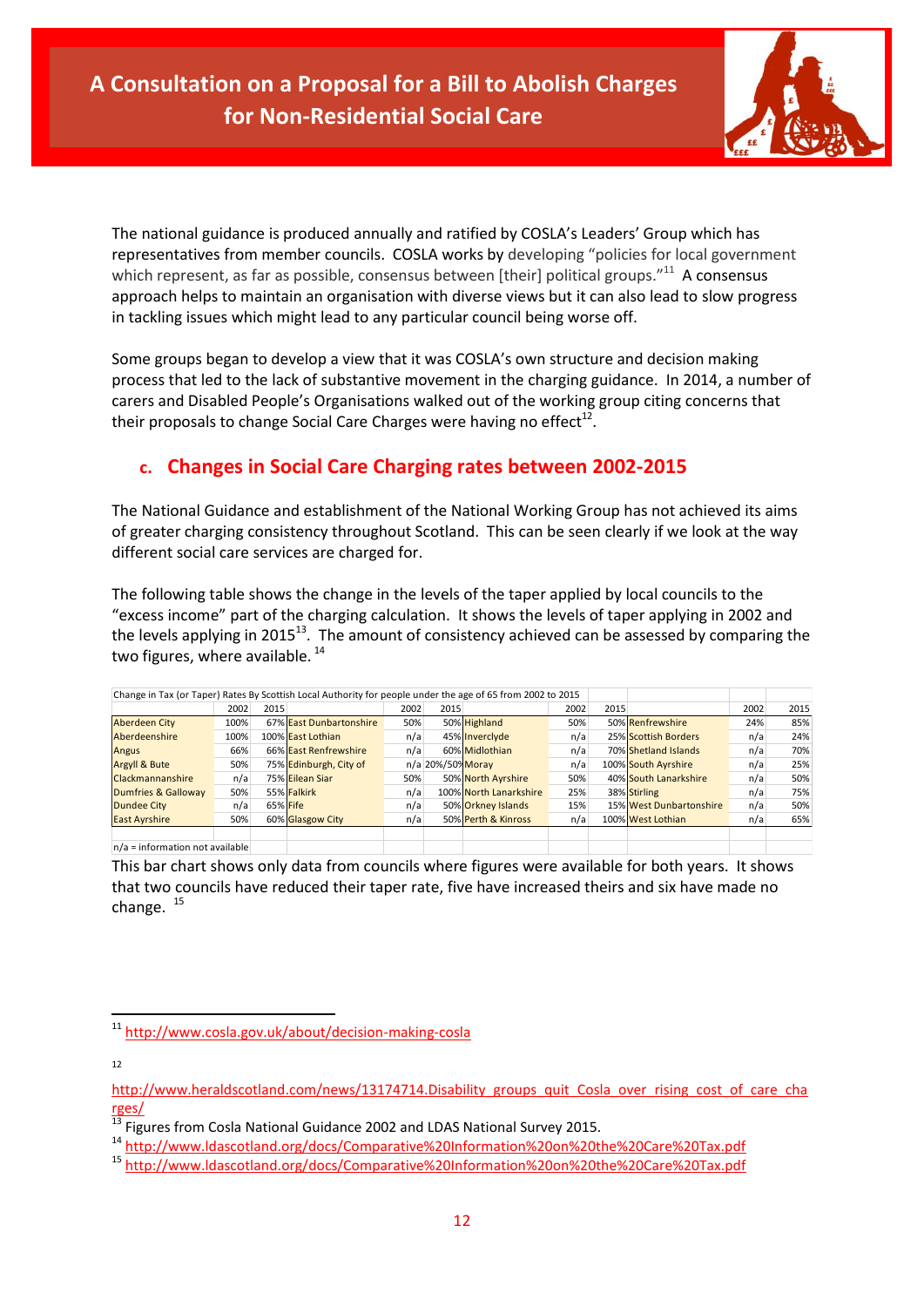



These tables and charts will help respondents to assess the effectiveness of the national guidance in achieving the consistency across Scotland that both COSLA and the Scottish Government said they were looking for in 2002.

### **d. Discretionary Waiving of Social Care Charges**

Given that charging is notionally discretionary, COSLA recommends that there should be a right of appeal to the Head of Social Work in each area for a waiver of the charges. This allows individuals who believe they have special circumstances to appeal against the payments that have been requested of them. However most councils will only give temporary waivers on the grounds that the system has been set up fairly and that the "means tested" approach means that no one should be left with a bill that they cannot afford to pay. These temporary waivers are only usually granted when there is a level of debt at the time of the first financial assessment.

### **e. Annual Adjustment of Social Care Charges**

Most councils annually uprate their charging policy between March and May to take into account any changes that have been proposed in the COSLA guidance. Typically this takes the form of approving a new set of figures for the various financial elements of the charging system. Any increases to the personal threshold or rates for particular services need to be agreed by councillors.

Councils face increasingly difficult financial challenges. In the context of overall reductions in public sector budgets, between 2010/11 and 2013/14, Scottish Government funding for councils decreased by 8.5 per cent in real terms (allowing for inflation) to £10.3 billion. At the same time, demand for council services has increased, largely due to population changes<sup>16</sup>.

**<sup>.</sup>** <sup>16</sup> [http://www.audit-scotland.gov.uk/docs/local/2015/nr\\_150305\\_local\\_government\\_overview.pdf](http://www.audit-scotland.gov.uk/docs/local/2015/nr_150305_local_government_overview.pdf)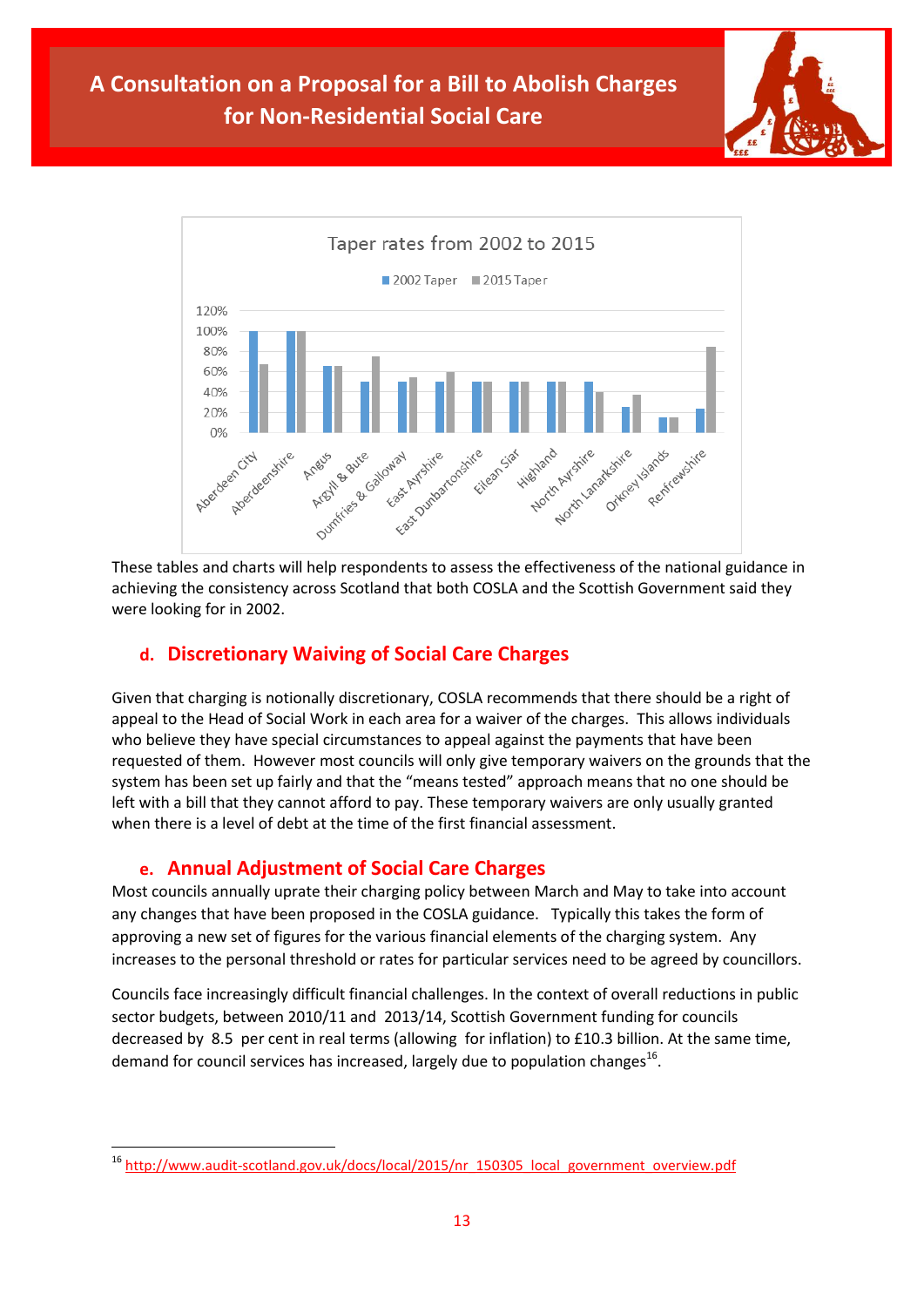

As a result Local Authorities continue to consider Social Care Charging as one element in how they bring local income and expenditure into balance. Some of the plans to adjust Social Care Charges in the current year of 2015-16 include:

- South Lanarkshire Council is increasing the cost of its meals services by 20% and the care charge taper tax rate by 10%.<sup>17</sup>
- Edinburgh Council has increased the charge it makes for an hour of care at home by  $14\%$ <sup>18</sup>
- Midlothian Council has increased its charges for Telecare by 50%.<sup>19</sup>
- East Renfrewshire has plans to double its charging income by collecting an additional £220,000.<sup>20</sup>
- West Lothian Council has brought forward plans to increase its charging income by 300%, an increase of £750,000 in total. $^{21}$

### **7. Financial Implication of Social Care Charging**

### **a) Total Cost**

COSLA says Local Authority financial returns for 2012/13 show total income from Social Care Charges to social work service users for non-residential services was £52.7 million, of which £25.4 million was for services for older people, £24.7 million for adults aged 18-64, and £2.7 million was for children and families social work:

Table 2: Council charging income from people who use non-residential social work services, 2008/09 to 2012/13

|                                       | 2008-09 | 2009-10 | 2010-11 | 2011-12 |        | 2012-13 Change in last year |        |
|---------------------------------------|---------|---------|---------|---------|--------|-----------------------------|--------|
|                                       | £'000   | £'000   | £'000   | £'000   | £'000  | £'000                       | %      |
| <b>Children and Families</b>          | 1.441   | 1.543   | 1.665   | 2.323   | 2.680  | 357                         | 15%    |
| People aged 18-64, with:              |         |         |         |         |        |                             |        |
| physical or sensory disabilities      | 3,279   | 3.663   | 3,444   | 3,571   | 4,708  | 1,137                       | 32%    |
| learning disabilities                 | 11.513  | 12,366  | 13,934  | 14,631  | 16,899 | 2,268                       | 16%    |
| mental health problems                | 681     | 687     | 806     | 1.365   | 2,757  | 1.392                       | 102%   |
| addictions/ substance misuse          | 863     | 681     | 620     | 887     | 303    | $-584$                      | $-66%$ |
| <b>HIV/AIDS</b>                       |         |         |         |         |        |                             | 0%     |
| Subtotal: people aged 18-64           | 16,338  | 17,397  | 18,804  | 20,454  | 24,667 | 4,213                       | 21%    |
| <b>Older Persons</b>                  | 25.478  | 25,241  | 23.068  | 24,782  | 25,355 | 573                         | 2%     |
| Criminal Justice social work services | 1,812   | 1,368   | 1,299   | 179     |        |                             |        |
| <b>Service Strategy</b>               | 29      | 126     | 79      |         |        |                             |        |
| <b>TOTAL SOCIAL WORK</b>              | 45,098  | 45,675  | 44,915  | 47,738  | 52,702 | 4,964                       | 10.4%  |
| Of which:                             |         |         |         |         |        |                             |        |
| <b>ADULT SOCIAL CARE</b>              | 41,816  | 42,638  | 41,872  | 45,236  | 50,022 | 4,786                       | 10.6%  |

<sup>&</sup>lt;sup>17</sup> [http://www.southlanarkshire.gov.uk/downloads/file/9375/overall\\_position\\_of\\_revenue\\_budget\\_2015-](http://www.southlanarkshire.gov.uk/downloads/file/9375/overall_position_of_revenue_budget_2015-2016_and_savings_proposals) 2016 and savings proposals

[http://www.edinburgh.gov.uk/info/20200/budget\\_and\\_finance/1128/council\\_budget\\_201516](http://www.edinburgh.gov.uk/info/20200/budget_and_finance/1128/council_budget_201516)

<sup>19</sup> [http://www.midlothian.gov.uk/download/meetings/id/4294/24\\_financial\\_strategy\\_saving\\_proposals,](http://www.midlothian.gov.uk/download/meetings/id/4294/24_financial_strategy_saving_proposals) p13

<sup>20</sup> <http://www.eastrenfrewshire.gov.uk/CHttpHandler.ashx?id=13058&p=0>

<sup>21</sup> [www.westlothian.gov.uk/yoursay14](http://www.westlothian.gov.uk/yoursay14)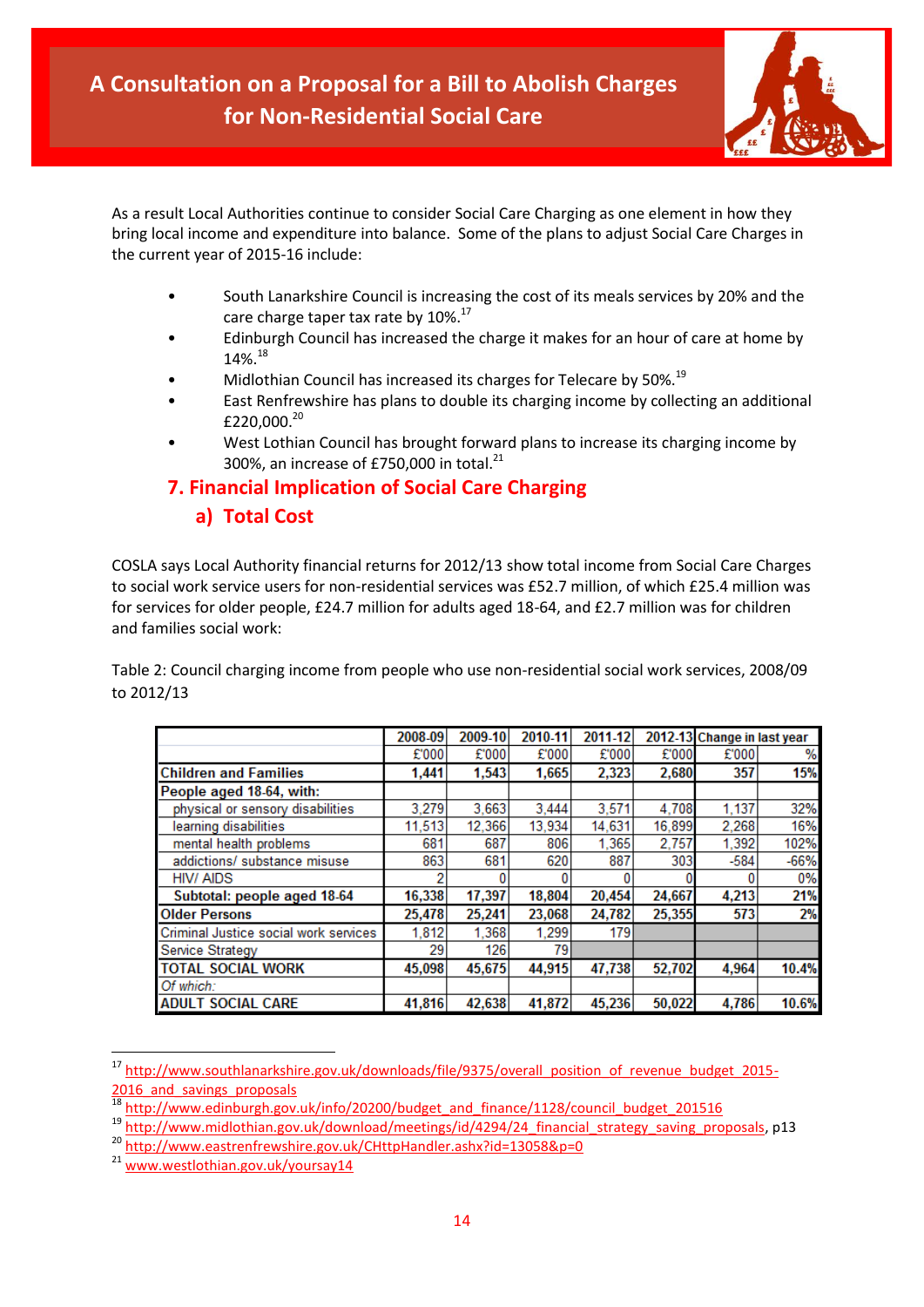

Source: LFR3 analysis, Social Work Scotland (December 2014)

# **b) Increase in Income from Social Care Charges 2011/12-2012/13**

Income from non-residential charges for all Social Work services increased overall by nearly £5 million (10.4%) between 2011/12 and 2012/13. Income from Adult Social Care charges increased by nearly £4.8 million (10.6%), a larger percentage change than in 2010-11 (8%).

Most (88%) of the additional income from Adult Social Care non-residential charges came from adults with disabilities or mental health problems: the total increase for adults aged 18-64 was 21%. The total increase in the four years from 2008/09 to 2012/13 was about 50%.

Charging income for services for older people increased in 2011/12 (by 7%) for the first time in many years and this trend continued in 2012/13 with a further increase of 2%. Most of the £25 million raised from older people comes from

|           | • Home Meals Services         | (approx. £5 million)  |
|-----------|-------------------------------|-----------------------|
|           | • Community Alarms            | (approx. £15 million) |
| $\bullet$ | Home Care, Respite & Day Care | (approx. £5 million)  |

The actual cost of ending Social Care Charges will depend on a number of factors other than just the actual income collected by Local Authorities.

There may be additional costs from the further take up of non-residential care services if there is no financial charge to act as a disincentive.

## **c) Learning from the Costs of Introducing Free Personal Care**

The initial experience of the introduction of Free Personal Care is instructive here. Immediately after this change the costs for the implementation of the policy rose quite sharply compared to preintroduction estimates: £146 million in the first year compared to an original estimate of £122 million. Researchers found that the main reason this took place was a "failure to anticipate that DWP would not pay Attendance Allowance to self-funding care home residents receiving free personal care costs."<sup>22</sup> While there was a rise in the numbers taking up personal care services, a significant part of this was unmet need from people from a BME community or those who were carers themselves.<sup>23</sup> Nor was there any reduction in the number of informal carers or significant change in their caring behaviour within the first 2 years of the change.  $^{24}$ 

Despite the introduction of Free Personal Care, the overall number of older people receiving home care has fallen by 5,300 between 2003 and 2014. Inside these figures was a significant fall of 22% in

 $^{22}$  Bell, D., & Bowes A, Financial care models in Scotland and the UK, Joseph Rowntree Foundation, 2006, pp 57-58

 $23$  Ibid., p62.

<sup>24</sup> Ibid., p 69.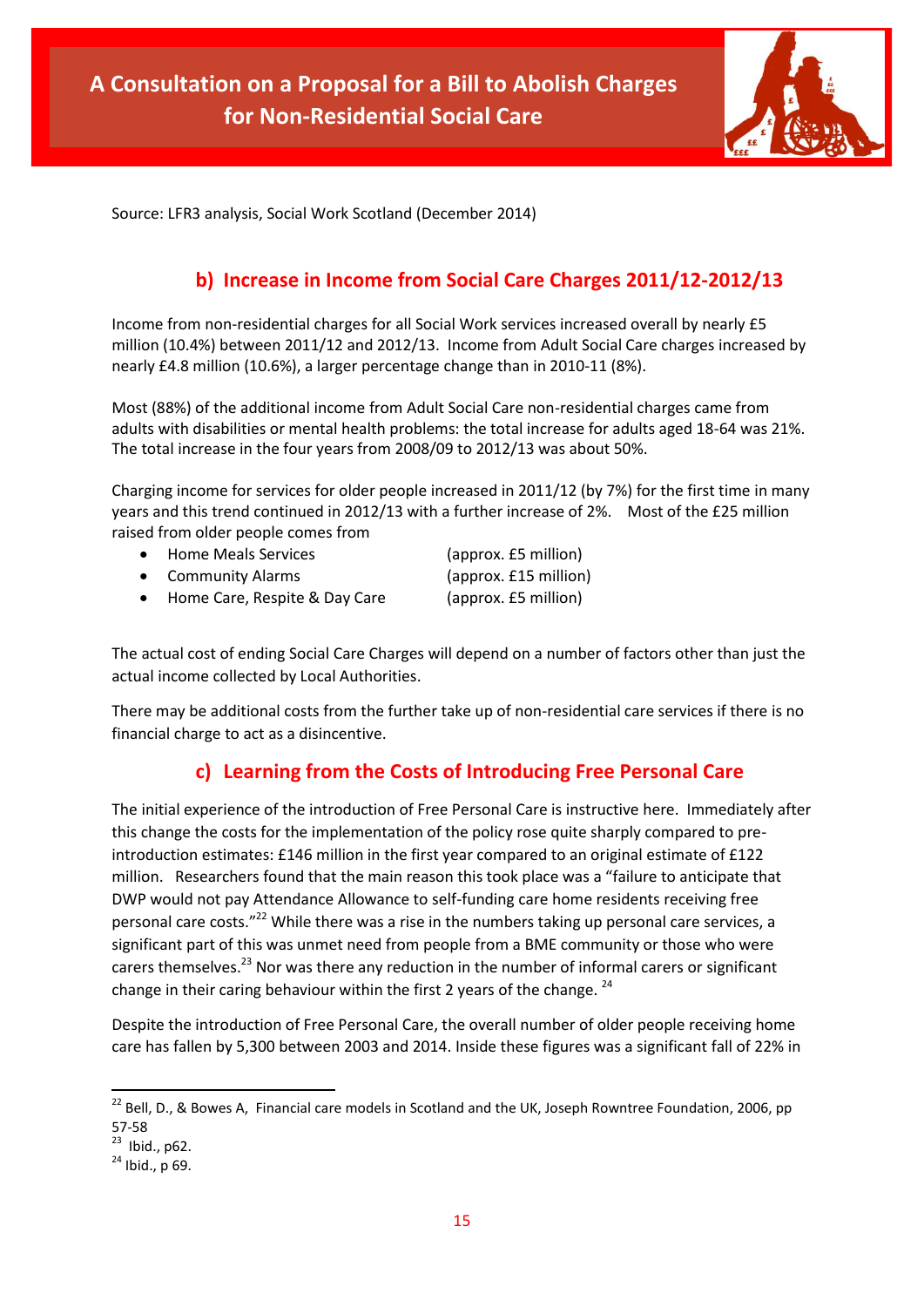

the number of people in the 65-84 age bracket getting home care and a rise in the number over 85s by 6%.<sup>25</sup>

This fall is primarily due to the introduction of eligibility criteria by Local Authorities which restricts access to social care except for those with the most critical support needs.

As a result while it may be reasonable to expect some further take up of services if my bill was implemented, we can expect the use of eligibility criteria by Local Authorities to limit such changes.

In addition any increases may be more than offset by a reduction in additional emergency support services such as hospital admissions for those whose health or condition subsequently deteriorated.

Some research on this suggests that additional demand for services could be easily offset by the savings in emergency services by a factor of nearly 2 to  $1^{26}$ .

# **d) The Costs of Administering the Means Test**

The costs of administrating Social Care Charges, including carrying out financial assessments, collecting care charges and pursuing those who choose not to pay charges are significant. While campaigners against Social Care Charges use a higher figure<sup>27</sup>, the Scottish Government estimates that 15% of income generated from non-residential Social Care Charges would be the cost of administration.<sup>28</sup> This is about £8 million per year.

The actual cost of the changes will depend on what is included in the legislation and I am interested in finding out your views on what the financial implications of any possible changes might be. Nonetheless it is my view that this is an affordable Bill and that there will be significant savings following its implementation that will reduce the cost that will need to be met by additional Scottish Government spending.

## **8. Scotland Against The Care Tax's "End Social Care Charges" petition**

In 2013, Scotland Against the Care Tax (SACT) was founded to pursue a coordinated campaign to end Social Care Charges on the grounds that they breached the human rights of disabled people. Its founding paper stated that Social Care Charges:

- are a breach of the civic and human rights of disabled and older people to live an independent life, free from discrimination; and to enjoy their possessions and their home
- are a form of double taxation that places an intolerable burden on disabled and older people and are an inefficient way of providing additional revenue for care services
- should be abolished and all social care should be like health care, free at the point of need.

<sup>&</sup>lt;sup>25</sup><http://www.gov.scot/Publications/2014/11/1085/downloads> , 00464921.xls, Table 3

<sup>26</sup> <http://www.ldascotland.org/docs/What%20would%20it%20cost%20to%20get%20abolish%20social%20care%20charges.pdf>  $27$  Ibid.

<sup>&</sup>lt;sup>28</sup> Public Petitions Committee, 3rd Meeting, 2015 (Session 4), Tuesday 17 February 2015, PPC/S4/15/3/7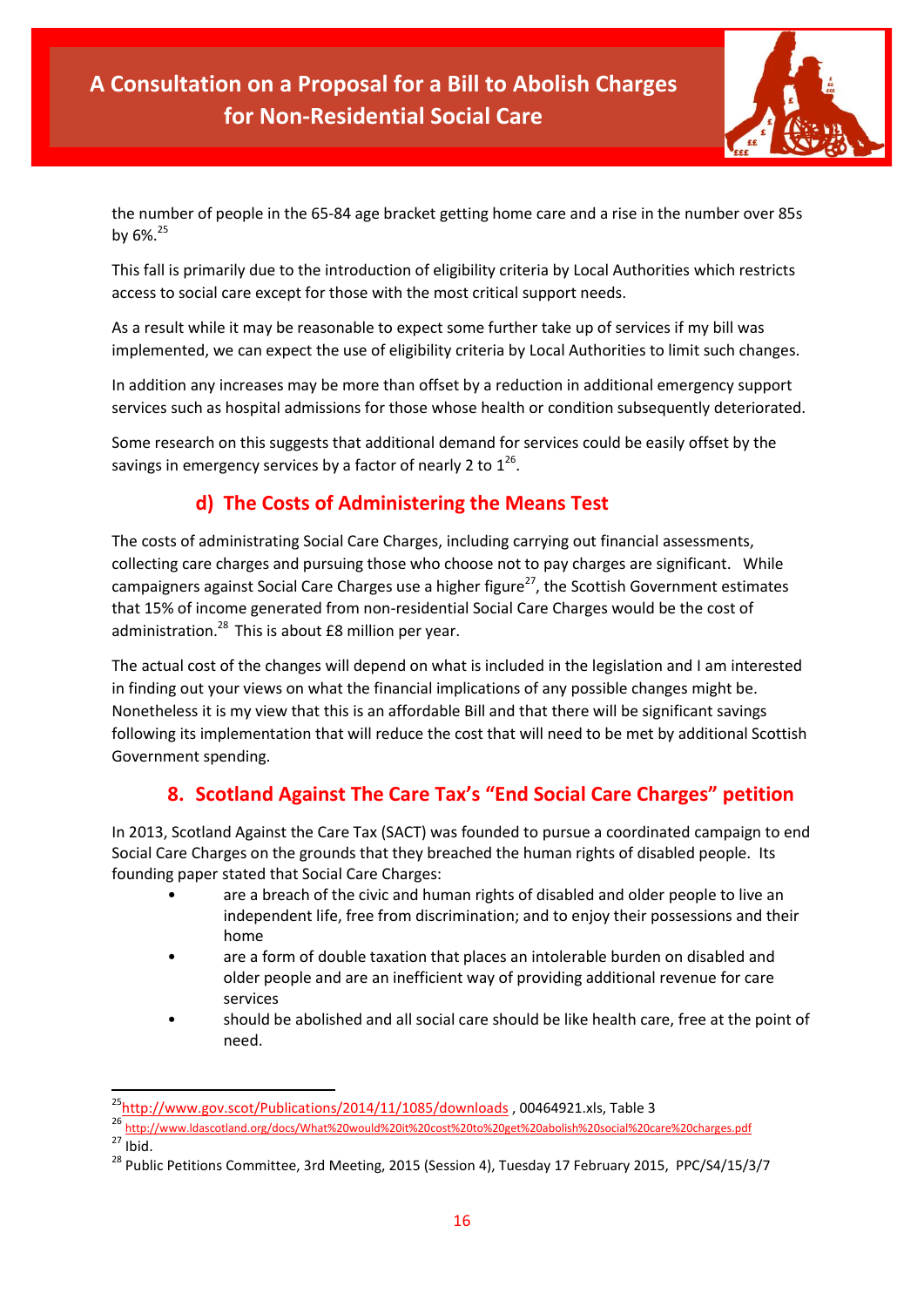

Scotland Against the Care Tax launched a national petition:

Calling on the Scottish Parliament to urge the Scottish Government to abolish all local authority charges for non-residential care services as under Part 1, Paragraph 1, Subsection (4) of the Community Care and Health (Scotland) Act 2002.

The legislation mentioned in the petition gave the Scottish Government the power to regulate Local Authority Social Care Charges without further legislation.

The argument presented by Scotland Against the Care Tax started from the premise that social care in any form is an equality and human rights issue. It is an essential part of the infrastructure of a fair and just society which respects, upholds and guarantees the equality and human rights of its citizens.

This petition was signed by 2,763 people on the Change.org website and another 1,250 signed the paper copies.<sup>29</sup>

### **9. Scottish Government's Response To the Petition**

In December 2014, the Scottish Government Minister responsible for this area stated, "I am sympathetic to the aims of the petition and am determined that the Scottish Government should take action to improve the consistency and fairness of the current approach to charging for nonresidential care.

"The Scottish Government has held in reserve its powers under the Community Care and Health Act 2002 to set charges for social care, on the understanding that COSLA will work with Local Authorities to ensure greater consistency on the charges made to service users for their social care.

"I await the deliberations of COSLA leaders on the introduction of a standard financial template, and will consider after that decision has been made whether there is any additional need for intervention to ensure that the charges are fair and consistent."<sup>30</sup>

This Standard Financial Template was a proposal from COSLA that could set a uniform approach to the first part of the care charge calculation – the Income Assessment. However early views that this would lead to substantive change did not materialise and it mainly benchmarked the lowest figures for the treatment of each element of income. Only six councils were affected by a small change in the treatment of savings $^{31}$ .

<sup>&</sup>lt;sup>29</sup> [https://www.change.org/p/scottish-parliament-end-non-residential-social-care-charges-for-older-and](https://www.change.org/p/scottish-parliament-end-non-residential-social-care-charges-for-older-and-disabled-people)[disabled-people](https://www.change.org/p/scottish-parliament-end-non-residential-social-care-charges-for-older-and-disabled-people)

<sup>&</sup>lt;sup>30</sup> PE1533\_E Scottish Government 18.12.14.pdf at

<http://www.scottish.parliament.uk/GettingInvolved/Petitions/PE01533>

<sup>31</sup> [http://www.ldascotland.org/index.php/stop-the-care-tax/211-the-game-s-a-bogey-for-efforts-to-make-care](http://www.ldascotland.org/index.php/stop-the-care-tax/211-the-game-s-a-bogey-for-efforts-to-make-care-charges-fair)[charges-fair](http://www.ldascotland.org/index.php/stop-the-care-tax/211-the-game-s-a-bogey-for-efforts-to-make-care-charges-fair)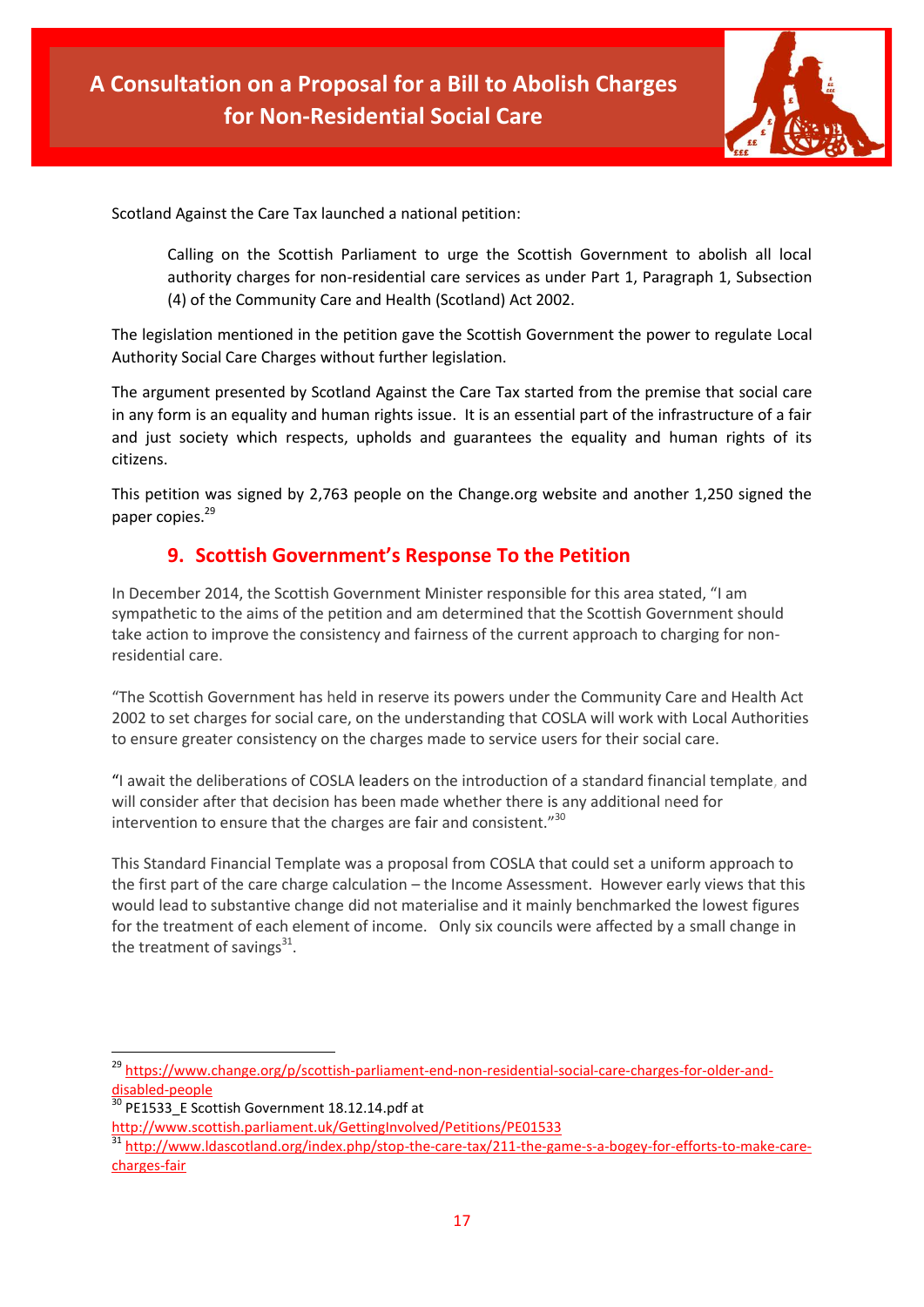

In May 2015 the Cabinet Secretary suggested that while the standard financial template had only set a minimum level for charges it had stopped things getting worse and this was a reason to hold off further intervention:

"Finally I think the agreement of the Standard Financial Assessment Template is a positive step and its introduction as a minimum is intended to ensure that councils are not required to introduce less generous rates and thresholds simply in order to align with the COSLA charging guidance.

"I recognise that charges made by Local Authorities for social care, where necessary, need to be fair and affordable. We have already, in partnership with local government, ensured that no-one in the last six months of a progressive terminal illness should be charged for the care that they receive at home, and we continue to work with our colleagues in local government to improve the system of charging for social care and address the issues raised by Committee members."<sup>32</sup>

I am aware of no further plans by the Scottish Government to intervene on the question of Social Care Charging using their existing regulatory powers.

# **10. Consultation Questions**

- 1. Do you support the principle that non-residential social care services should be available free at the point of delivery to those who have been assessed by a relevant professional as requiring them (as is the case within health care)?
- 2. Do you agree that legislation is a necessary and appropriate means of addressing the issues identified?
- 3. The current system has resulted in varying charges in different areas for the same level and quality of service. Do you agree that there should be consistency across Scotland? What do you think the advantages and disadvantages would be?
- 4. Should all social care related services be free at the point of delivery? If you answered Yes, please explain your reasons. If you answered No, please explain which services should be excluded, and why. (Please refer to the services set out on page 7)
- 5. What are the likely financial implications (if any) of any proposed Bill to you or your organisation? What (if any) other significant financial implications are likely to arise?
- 6. What do you think the implications of the proposed Bill are for equality? (Positive/Negative/No significant implications/Undecided). Please explain your answer. If you answered Negative, please suggest any ways this impact could be minimised or avoided.
- 7. Are there any other comments you would wish to make that are relevant to this proposal?

 $\overline{a}$ <sup>32</sup> PE1533 L Scottish Government 11.05.15.pdf at

<http://www.scottish.parliament.uk/GettingInvolved/Petitions/PE01533>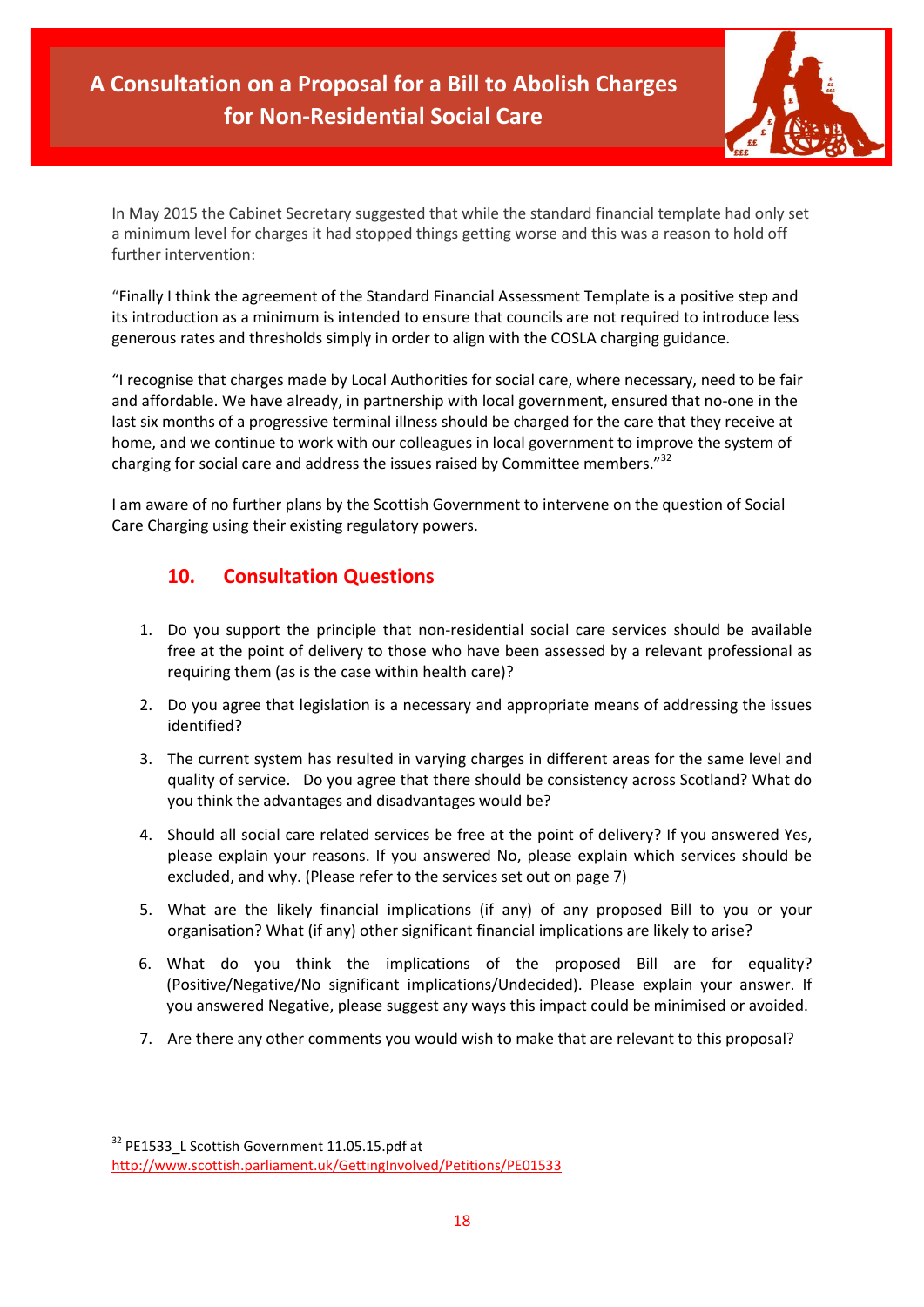

### **11. How the consultation process works**

This consultation is being launched in connection with a draft proposal which I have lodged in the Scottish Parliament.<http://www.scottish.parliament.uk/parliamentarybusiness/17797.aspx>

A minimum 12 week consultation period is required, following which responses will be analysed.

Lodging a draft proposal in this way is normally the first stage in the process of introducing a Member's Bill. The second stage normally involves lodging a final proposal, accompanied by a summary of consultation responses. Under the Parliament's rules, if a final proposal secures the necessary cross-party support from other MSPs, the member who lodged it secures the right to introduce a Member's Bill. However, that right may only be exercised until the beginning of June in the penultimate year of the Parliamentary session – and since that deadline has already passed, I will not be able to introduce a Bill on the strength of the current proposal (regardless of the level of support it obtains from other MSPs).

Instead, my aim in lodging this draft proposal is to begin a debate on how to reform the law, in the hope and expectation that a Bill can be introduced  $-$  and passed  $-$  in the new session (beginning after the 2016 election).

The purpose of this consultation is to provide a range of views on the subject matter of the proposed Bill, highlighting potential problems, suggesting improvements, and generally refining and developing the policy. Consultation, when done well, can play an important part in ensuring that legislation is fit for purpose.

The consultation process is being supported by the Scottish Parliament's Non-Government Bills Unit (NGBU) and will therefore comply with the Unit's good practice criteria. NGBU will also analyse and provide an impartial summary of the responses received.

Details on how to respond to this consultation are provided at the end of the document.

Additional copies of this paper can be requested by contacting me at: Constituency Office:

Unit 32, Coatbridge Business Centre, 204 Main Street, Coatbridge, ML5 3RB, Telephone: 01236 423 555, e-mail: Siobhan.mcmahon.msp@scottish.parliament.uk

Enquiries about obtaining the consultation document in any language other than English or in alternative formats should also be sent to me.

An on-line copy is available on the Scottish Parliament's website under Parliamentary Business/Bills/Proposals for Members' Bills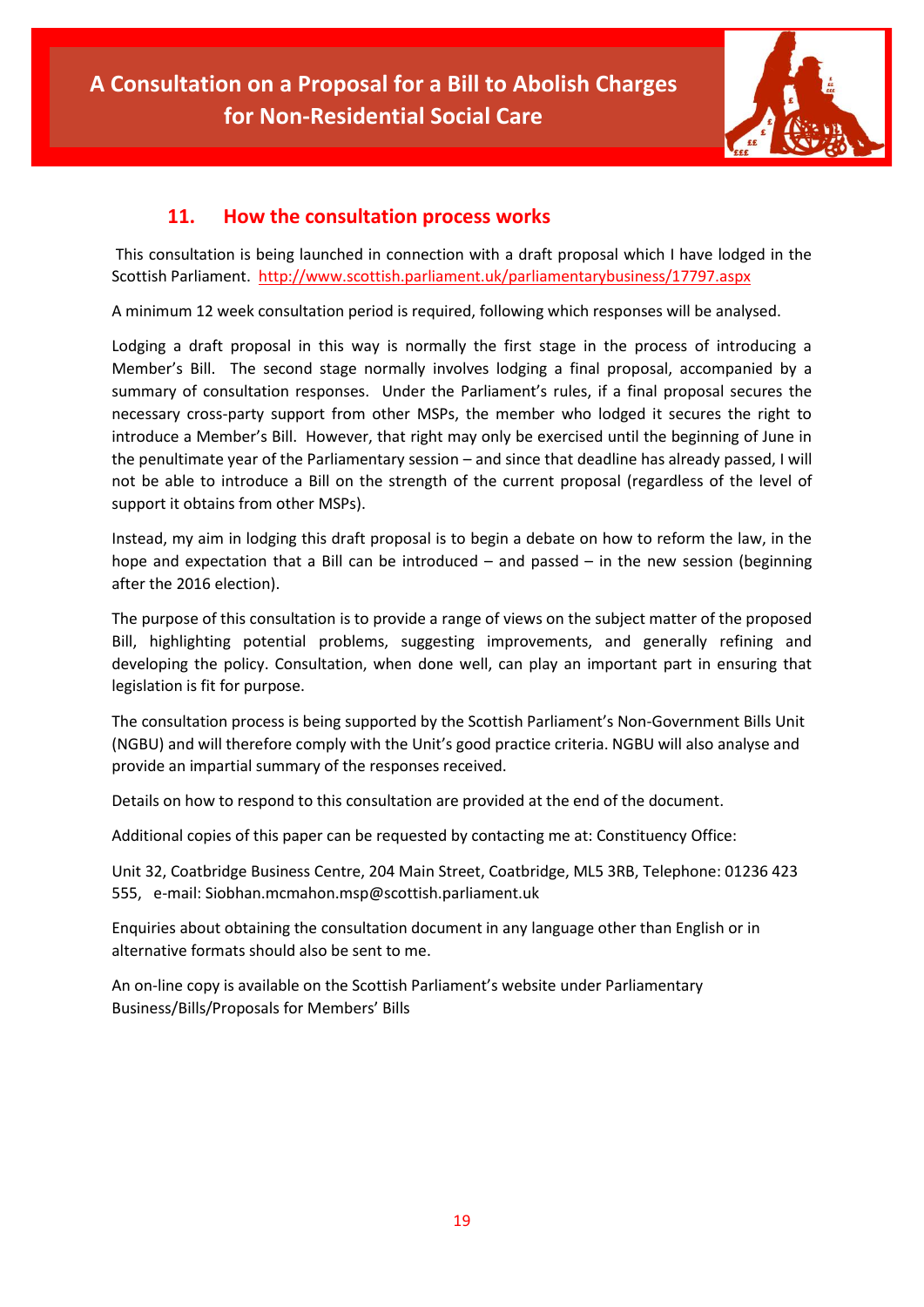

### **12. How to respond to this consultation**

You are invited to respond to this consultation by answering the questions in the consultation and by adding any other comments that you consider appropriate.

#### **Format of responses**

You are encouraged to submit your response via an online survey (Smart Survey) if possible, as this is quicker and more efficient both for you and the Parliament. However, if you do not have online access, or prefer not to use Smart Survey, you may also respond by e-mail or in hard copy.

### *Online survey*

To respond via Smart Survey, please follow this link:

### **[Social Care Charges consultation survey](http://www.smartsurvey.co.uk/s/DSRBY/)**

The platform for the online survey is Smart Survey, a third party online automated survey system enabling the SPCB to collect responses to MSP consultations. Smart Survey is based in the UK and is subject to the requirements of the Data Protection Act 1998. Any information you send in response to this consultation (including personal data and sensitive personal data) will automatically be forwarded to Smart Survey, provided to the MSP progressing the Bill and will also be seen by specified staff in NGBU.

Further information on the handling of your data can be found in the Privacy Notice, which is available either via the Smart Survey link above, or directly from this link:

#### [Privacy Notice](http://www.scottish.parliament.uk/S4_MembersBills/Privacy_Notice_Siobhan_McMahon.pdf)

The terms and conditions for Smart Survey are available here:

#### <https://www.smartsurvey.co.uk/terms-of-use>

### *Electronic or hard copy submissions*

If possible, please submit your response electronically – preferably in MS Word document. Please keep formatting of this document to a minimum, and avoid including any personal data other than your name (or the name of the group or organisation on whose behalf you are responding).

Any additional personal data (e.g. contact details) should be provided in the covering e-mail (or a covering letter).

Please make clear whether you are responding as an individual (in a personal capacity) or on behalf of a group or organisation. If you are responding as an individual, you may wish to explain briefly what relevant expertise or experience you have. If you are responding on behalf of an organisation, you may wish to explain the role of that organisation and how the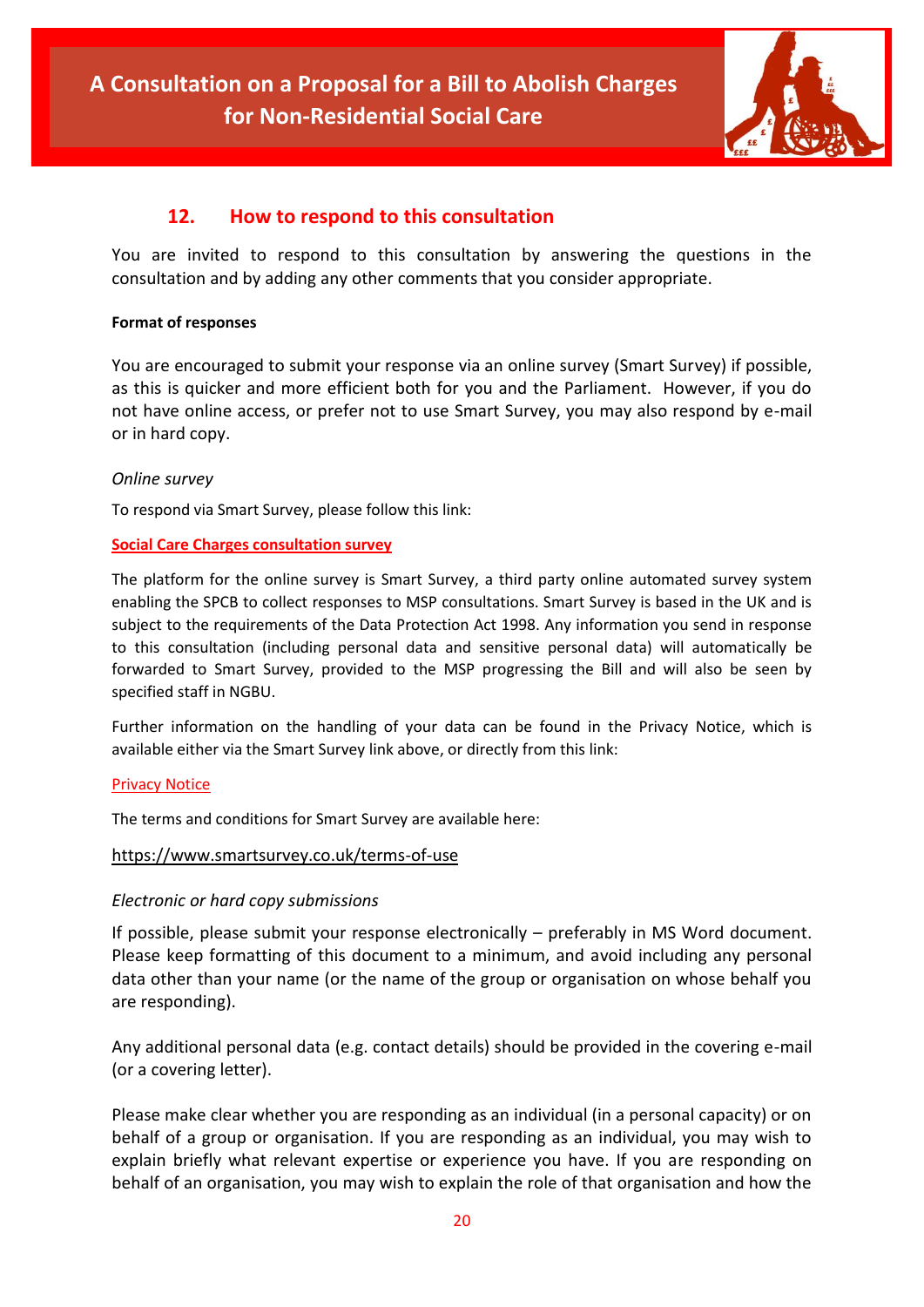

view expressed in the response was arrived at (for example, whether it reflects an established policy or was voted on by members).

#### **Where to send responses**

Responses prepared electronically should be sent by e-mail to:

Siobhan.Mcmahon.msp@scottish.parliament.uk

Responses prepared in hard copy should be sent by post to:

Siobhan McMahon MSP The Scottish Parliament Edinburgh EH99 1SP

You may also contact Siobhan McMahon MSP's office by telephone on (0131) 348 6390.

#### **Deadline for responses**

All responses should be received no later than 5pm on Friday 30th January 2016.

#### **How responses are handled**

To help inform debate on the matters covered by this consultation and in the interests of openness, please be aware that I would normally expect to publish all responses received on my website <http://siobhanmcmahon.org/consultations/>*.* As published, responses will normally include the name of the respondent, but other personal data (signatures, addresses and contact details) will not be included.

Copies of all responses will be provided to the Scottish Parliament's Non-Government Bills Unit (NGBU), so it can prepare a summary that I may then lodge with a final proposal (the next stage in the process of securing the right to introduce a Member's Bill). NGBU will treat responses in accordance with the Data Protection Act 1998. The summary may cite, or quote from, your response and may name you as a respondent to the consultation – unless your response is to be anonymous or confidential (see below).

I am also obliged to provide copies of all responses to the Scottish Parliament's Information Centre (SPICe). SPICe may make responses (other than confidential responses) available to MSPs or staff on request.

#### **Requests for anonymity or confidentiality**

If you wish your response, or any part of it, to be treated as **anonymous,** please state this clearly. You still need to supply your name, but any response treated as anonymous will be published without the name (attributed only to "Anonymous"), and only the anonymised version will be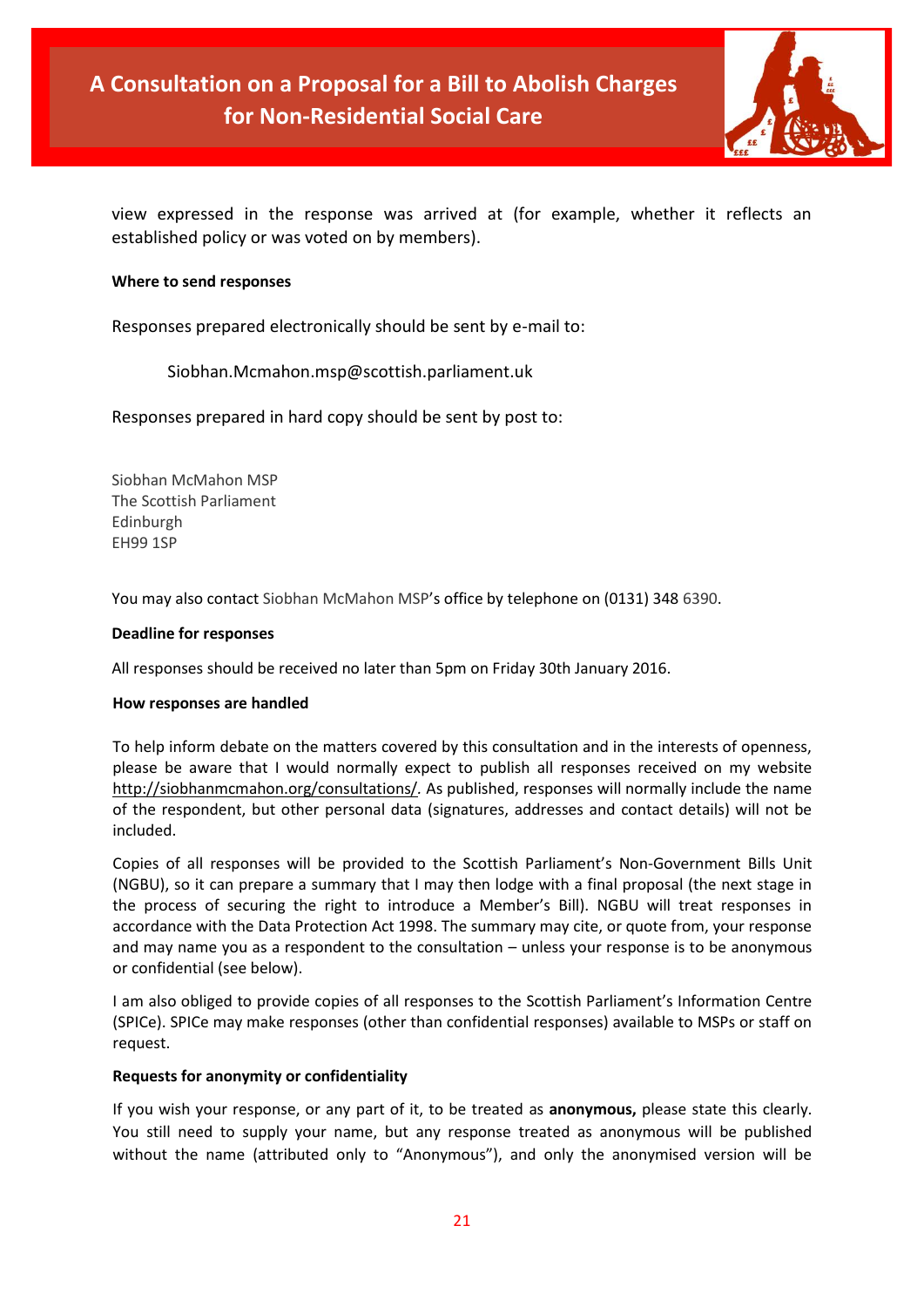

provided to SPICe. If you request anonymity, it is your responsibility to ensure that the content of your response does not allow you to be identified.

If you wish your response, or any part of it, to be treated as **confidential,** please state this clearly. If the response is treated as confidential (in whole or in part), it (or the relevant part) will not be published. However, I would still be obliged to provide a complete copy of the response to NGBU, and a copy of any non-confidential parts (i.e. a redacted copy) to SPICe when lodging my final proposal. As the Parliament is subject to the Freedom of Information (Scotland) Act (FOISA), it is possible that requests may be made to see your response (or the confidential parts of it) and the Parliament may be legally obliged to release that information. Further details of the FOISA are provided below.

In summarising the results of this consultation, NGBU will aim to reflect the general content of any confidential response in that summary, but in such a way as to preserve the confidentiality involved. You should also note that members of the committee which considers the proposal and subsequent Bill may have access to the full text of your response even if it has not been published (or published only in part).

### **Other exceptions to publication**

Where a large number of submissions is received, particularly if they are in very similar terms, it may not be practical or appropriate to publish them all individually. One option may be to publish the text only once, together with a list of the names of those making that response.

There may also be legal reasons for not publishing some or all of a response – for example, if it contains irrelevant, offensive or defamatory statements or material. If I think your response contains such material, it may be returned to you with an invitation to provide a justification for the comments or remove them. If the issue is not resolved to my satisfaction, I may then disregard the response and destroy it.

#### **Data Protection Act 1998**

As an MSP, I must comply with the requirements of the Data Protection Act 1998 which places certain obligations on me when I process personal data. As stated above, I will normally publish your response in full, together with your name, unless you request anonymity or confidentiality. I will not publish your signature or personal contact information, or any other information which could identify you and be defined as personal data.

I may also edit any part of your response which I think could identify a third party, unless that person has provided consent for me to publish it. If you specifically wish me to publish information involving third parties you must obtain their consent first and this should be included in writing with your submission.

If you consider that your response may raise any other issues concerning the Data Protection Act and wish to discuss this further, please contact me before you submit your response**.**

Further information about the Data Protection Act can be found at: [ico.org.uk](https://ico.org.uk/)